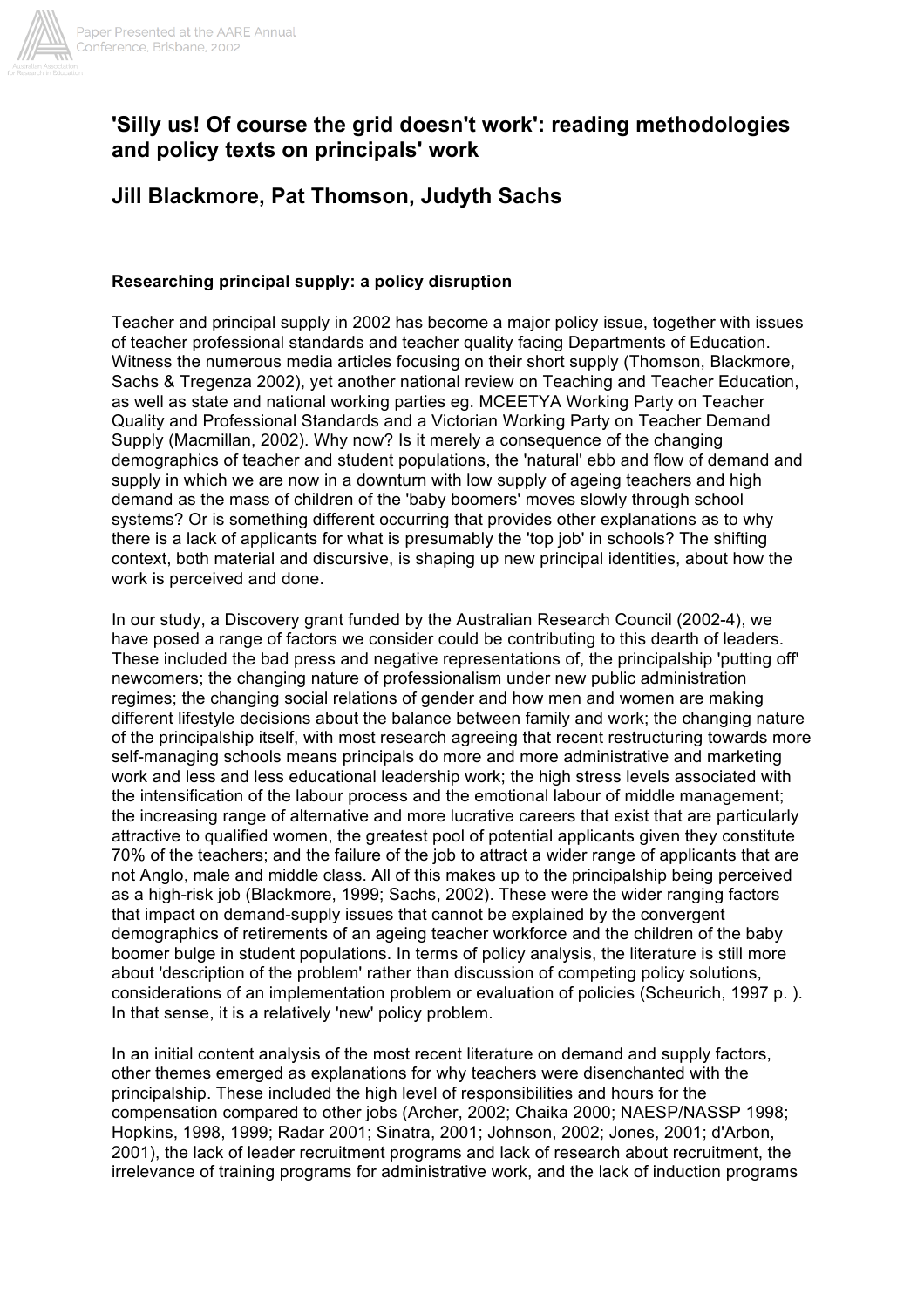

(Yettick, 2002; Dunn, 2002a; Ford, 2001; Goldstein, 2002; Bell, 2001; Williams, 2001; Richard, 2001). Women in particular did not apply because of familial responsibilities, the masculinist images of leadership; discrimination, exclusion by and from the old boys network, women's concentration in difficult schools, the lack of continuity between leading positions and the principalship, and the androcentricity of training. Non-Anglo teachers referred to the lack of minority representation and cultural diversity (Dunn, 2002b; Cooley, 2000; Jones, 2001; McLay, 1999). Other explanations focused on the changed nature of the principals' work with its focus on accountability, testing and paperwork producing increased regulation, the multiple system demands and reforms, additional responsibilities of care and personnel, the focus on administration, financing, personnel, entrepreneurship and marketing and not education, the budgetary and policy constraints wit bureaucratic mandates, lack of opportunities to develop, grow and change things and difficult relations with communities (Berggoetz, 2002; NAESP/NASSP, 1998; Hopkins, 1998, 1999; Archer, 2002; White, 2002; Radar, 2001; Bowser, 2001; Kimball, 2000). Most referred to the excessive time and demands (Berggoetz, 2002; NAESP/NASSP, 1998; Hopkins, 1998, 1999; Johnson, 2002; Sinatra, 2002; Bowser, 2001; Cooley, 2000; d'arbon, 2001), while not being seen to be valued by the community or bureaucracy (Stricherz, 2001; White, 2002). Many teachers were reluctant to put themselves into such a strenuous position with retirement close (Graham, 2002).

The literature on the principalship fell into four categories: the changing nature of work, career, understandings of professionalism, and identity that we decided to use as a heuristic in our analysis. This paper is about us sorting through the methodological issues. We are still in the first stages of creating a policy archive to undertake discourse analysis of policy texts, extending the bibliography to produce a literature review, and interviewing key stakeholder groups (Education Departments, principal associations and teacher unions) in preparation for developing a large national survey.

The study is about the identity work associated with being a principal but also how principals' identities are constituted through wider discourses and material conditions outside education, schools and in the public and individual psyche through the various mods of representation-the media, professional discourses and official policies. Spivak, (1988) identifies two dimensions of the act of representation-one is the perceive representation as 'speaking for', the other is to comprehend it as re-representation ie. involving interpretation. Aileen Moreton-Robinson (2001, p. xxii) adds to this a third dimension, that of 'self presentation'. This is 'operationalised to distinguish between how one represents oneself through interpretation as opposed to how one is represented by another'. We are interested, for example, as to whether there is dissonance between 'representations' of the job in the media and policy texts and how principals 'self present' in their own professional and personal terms. We will focus on perceptions of the principalship held by potential applicants ie. reading of available representations as well as how existing principals understand and do the job or self-presentation. To do so, we will be using individual interviews and focus groups with early career and mid career teachers as well as those in middle and senior management positions. To get a sense of other representations, we also consider how visual and verbal images portray the principalship, how potential candidates read these images and with what effects ie. representation (Prosser, 1998).

It was our plan to begin our policy analysis by reading the policy documents relating to the principalship as texts from different theoretical perspectives around the literature themes of work, career, profession and identity as a heuristic. In this way we would, by developing partial representations, gain a more complex understanding of the job. Rhodes, (2000), drawing on Cherryholmes, (1993) argues that in reading and writing organisational lives it is useful to break out from the hegemony of the paradigm. In organization theory, both in education and management, contestation between multiple paradigms in the post Kuhnian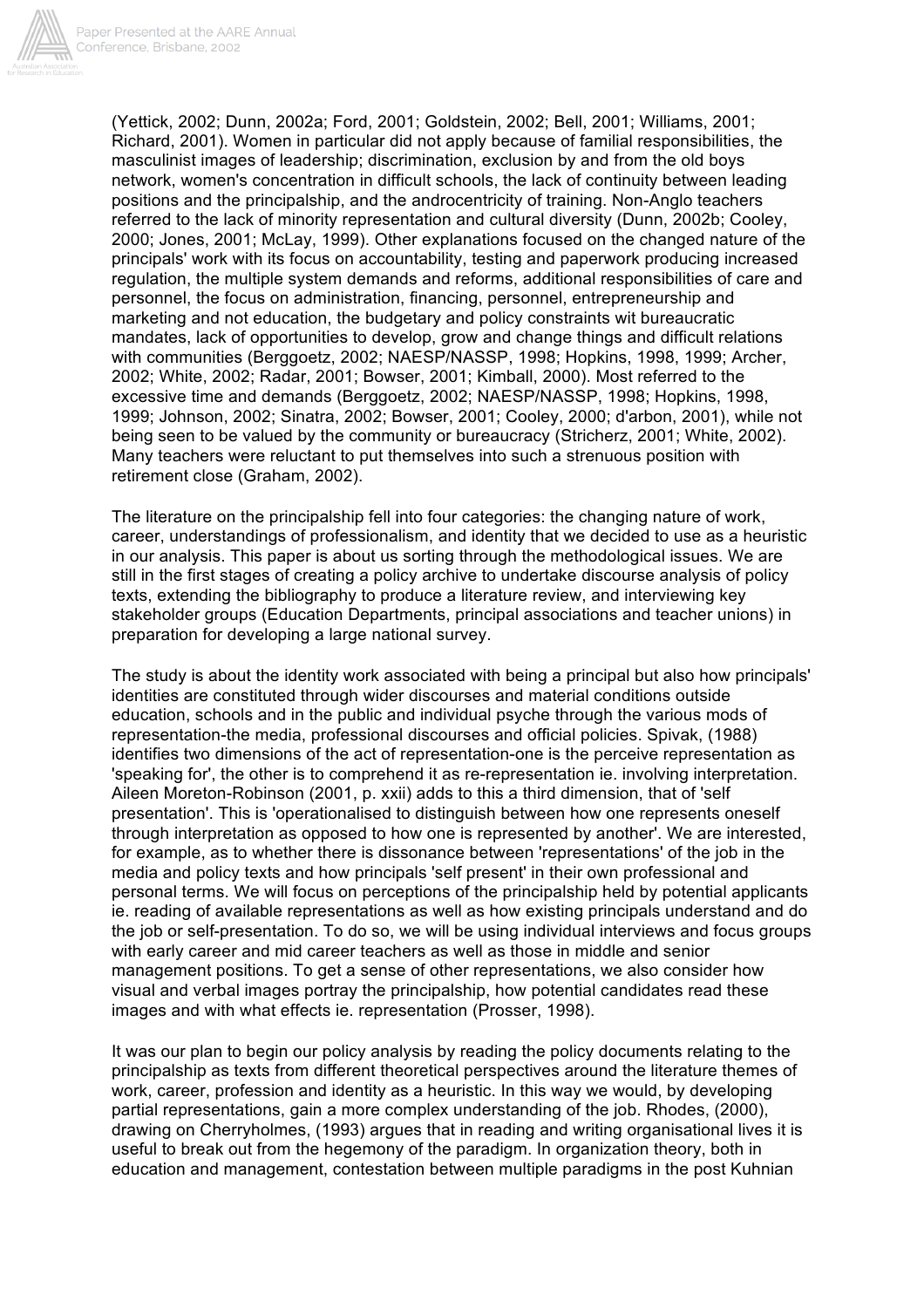

period challenged the hegemony of structuralist functionalism, but in turn produced a new hegemony of the paradigm where each paradigm lacked the desire and language to speak with each other because of different understandings about knowledge (Rhodes, 2000, p. 8). Cherryholmes suggests that a 'reading' rather than a 'researching' approach takes us outside the paradigms that lock us into mutually exclusive ways of viewing a research issue (Cherryholmes, 1999, p. 8). All research reports can be read differently, depending upon your theoretical perspectives, and this paper is about exploring about how we might do that.

So how do we know about the principalship and what accounts should we take into account? Cherryholmes suggests that organizations have linguistic and social practices that are ordered through writing. Organisational life as social practice also has narratives (Czarniawska, 1998; Casey, 1995-96; Cathro, 1995). Dorothy Smith (1993) refers to the textual production of organisational life where texts mediate social practices in highly differentiating ways depending upon ones location within the organization ie. outsiders and insiders. While organisational narratives produced by researchers are interesting stories that do not have privileged truth claims, but that still can provide insights into the principalship.

How one 'reads' the organisational narrative of schools in general, and any school in particular as the site of the principalship, therefore is pertinent to how one understands the principalship. Schools are the primary sites of principal identity formation (Thomson, 2001a), with strong discursive and highly public associations between successful school stories and successful principal stories, school failures and principal failures (Thomson, 1999, The Age). Biographical narratives ( ) constructed from interviews can have multiple dimensions, depending on the time, context and focus of the interview (Blackmore, 1999). The storyline produced from one interview can contradict the storyline of a repeated interview with the same individual on another day at another time. Such contradictions arise from the focus of interviews, the triggers used to jolt responses and the nature of the conversation, but flesh out fuller readings of what happens on the job.

But schools are also part of a wider set of systemic dispositions that both constrain and enable the activities of those who work in and lead them. These systemic dispositions emerge out of the multiple texts that seek to inform the practices of teachers and principals. They are displayed most visibly in policy texts about teachers and principals, and the ways in which positions are advertised and described, the processes of selection, and the emphasis in position descriptions. These texts indicate what is seen to 'count' and what doesn't in the work of the principalship. Teachers, in imaging what it might be to be a principal, not only have their daily experiences to inform their perceptions, also are informed by representations in policy texts that contradict and intersect with public media representations and the self-presentations of principals in their daily work and in their own professional discourses.

This paper focuses on the set of practices embodied within systemic policy texts that represent the work of the principalship in terms of their careers, their lives and their professional identities. Again, any reading of policy texts is partial and incomplete. Any account is a representation and there can be multiple representations of 'reality'. Presenting more than one interpretation of the nature of principal's work from the position of official policy texts therefore recognises the partiality of any one account of these official texts.

# **Methodological moves**

We began with considering how to create a way of thinking about the different dimensions (within and outside schools) that shaped principals lives that was also supported by the literature but also our particular theoretical perspectives. This produced an emerging matrix of analysis. The grid or matrix we thought could be used as a tool strongly tied to utility for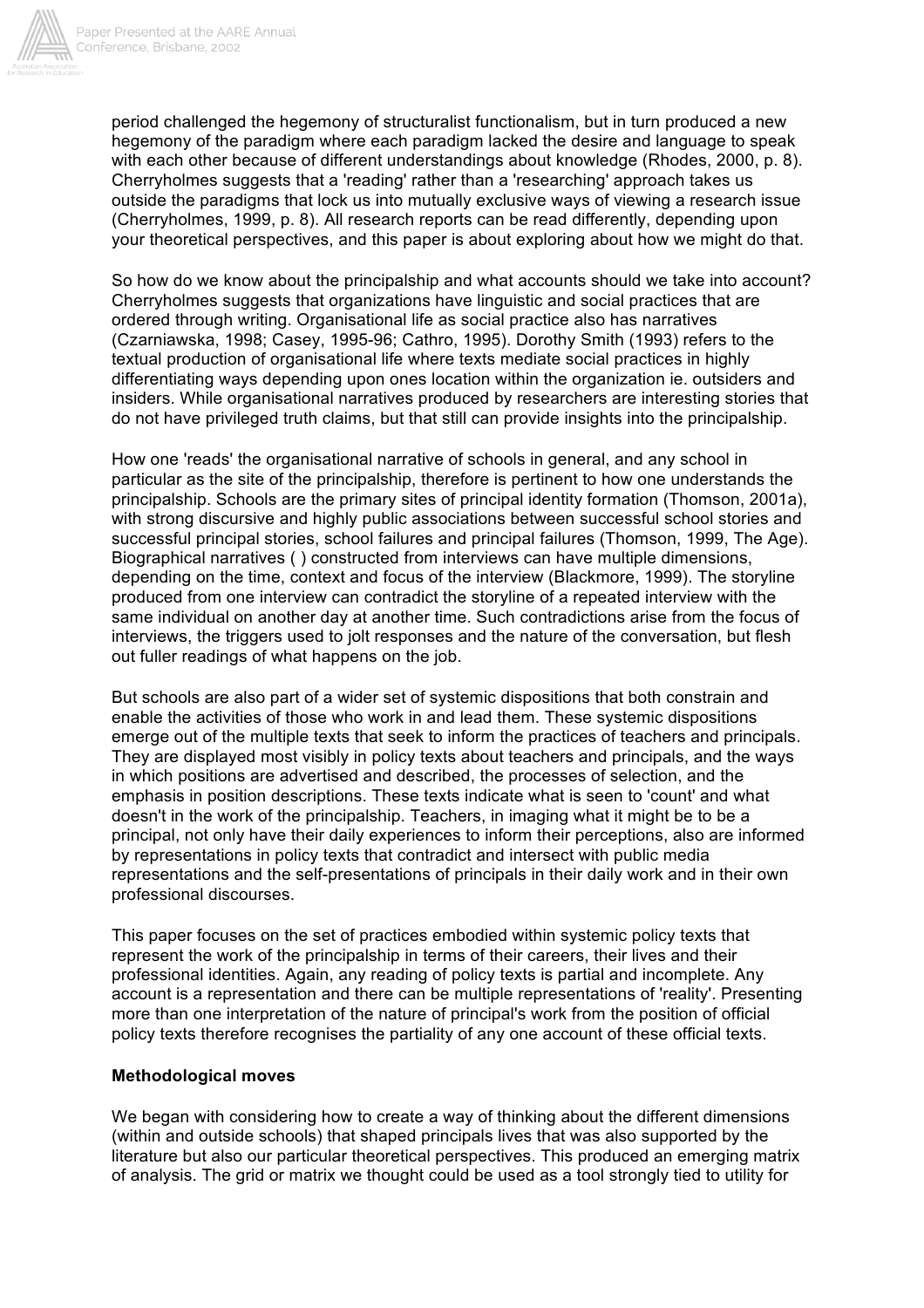

the analysis, a 'matrix of contemplation' (Harwood, 2001,p.149) used to avoid particular methodological traps of each paradigm-or so we thought.

# **Move 1: Creating the Grid**

The horizontal axis was based upon the contextual and individual factors impinging on the principalship. The 'categories' that captured most of the issues and relationships shaping the structure-agency dimensions of the principalship were work, career, profession and identity. A number of general questions were posed under these headings. These questions would be the touchstones for the protocol that could be developed later to 'collect data' through unstructured interviews and focus groups, as well as provide a framework for discourse analysis by considering the assumptions embedded in the policy texts (principal job descriptions, advertisements for positions, school charters, principal professional development documents etc.) about each of these dimensions.

### **Horizontal axis**

*Work*

What do people do?

What don't people do?

What is the site/unit of work?

Who do they work with?

Who do they work for?

What are the skills assumed or specified?

What are the knowledges assumed or specified?

What experiences are assumed or specified?

How do they measure success / failure?

*Career*

How to people get in?

What rewards or incentives are there?

How to get on?

What is required for improvement?

What does career look like?

Who/what mechanisms control the career path?

Is there a systemic disposition towards a preferred career?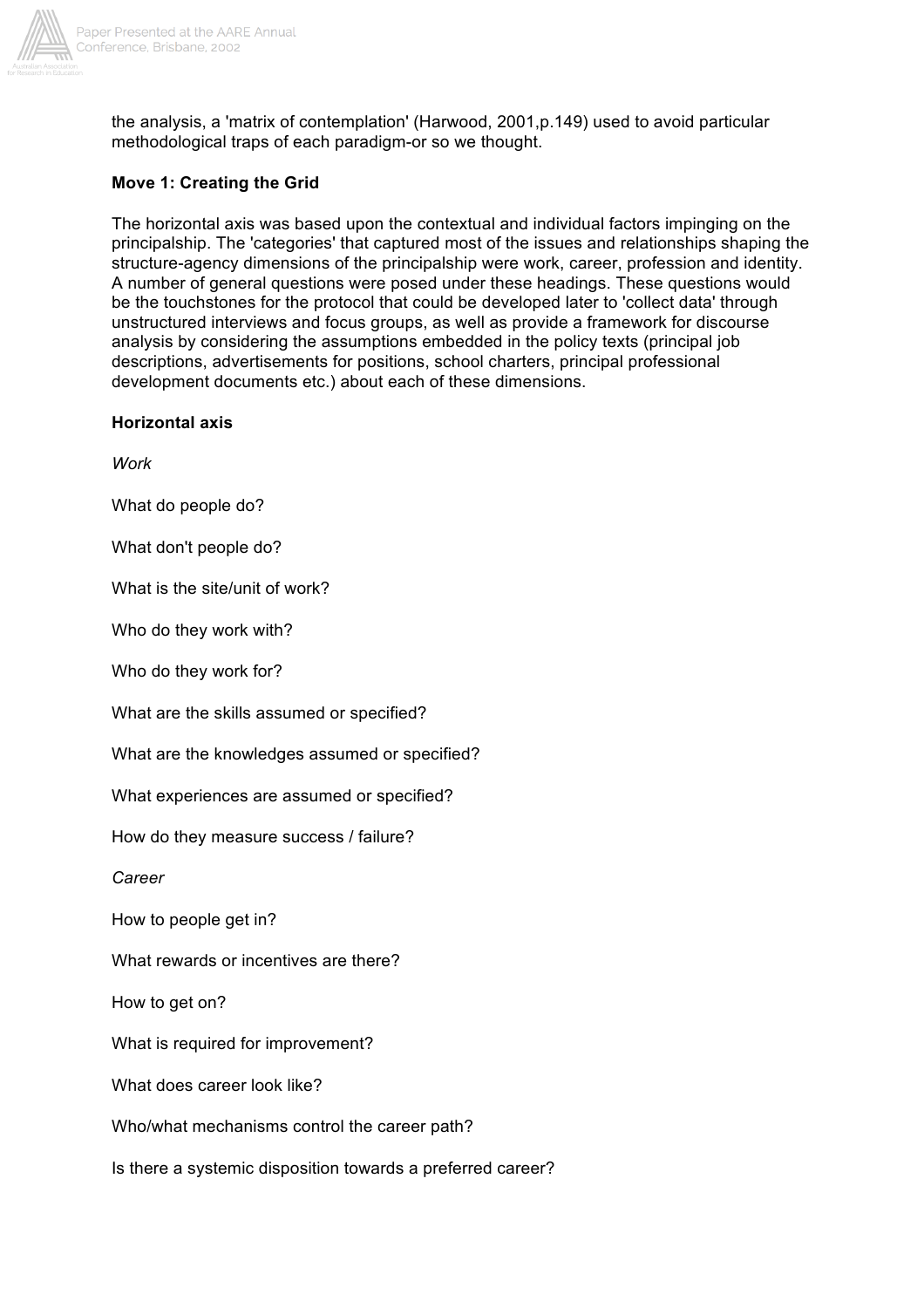

# *Profession*

What is the knowledge/skill basis?

What ethics are required?

What disciplining/empowering structures are there?

Where is advocacy?

What are the processes of inclusion and exclusion people?

Who controls this?

*Identity*

Who are these people?

How do they understand themselves in relation to the principalship (aspirants, incumbents, early and late career)?

How have they changed in seeking and/or doing the job?

Horizontal axis displayed the multiple theoretical readings-mainstream (positivist/constructivist?), critical, feminist and post structuralist. We anticipated that the grid would provide some coherence and consistency by providing us with a set of questions from each perspective that would highlight the different assumptions underpinning the text. There was an assumption of commensurability in terms of what framed key sociological concerns of structure, agency, materiality, relations etc. In undertaking these different readings we hoped to understand the complexity of the job, its multidimensionality and how different people or groups would perceive job. It is imperative that we understand the complexity so that the principalship does not reduce to a set of technical skills and/or personal attributes. It was also presumed that something fundamental is happening with regard to the nature of educational work, the role of education, the shape of careers and the professional identities in recent times that required us to take this multifaceted approach.

# **Move Two: Playing with official texts (NSW DET)**

The next move was to ask these questions of the policy texts that shape the principalship. Largely as a result of the completeness of the documentation, but also because it has a majority of Australian principals, we selected NSW DET.

#### *Mainstream reading*

As with many deconstructions, we commenced with reading the mainstream by asking 'what's the dominant story about the principalship'? This reading presents itself as a neutral reading of events and other research around unproblematic categories of career, work and professionalism (Blackmore, 1996). This was quite an easy read. Pruijt, (2000) refers to how writers in the organization of work are based on a formula of 'best practice' or 'models of top performance'. The dominant literature of school effectiveness and school improvement tells us that schools are relatively discrete organizations, and yet that schools must be responsible and responsive to a range of new societal demands (Caldwell & Hayward, 1998; Ceemers & Reetzig ). These include increased demands for parental choice, the needs of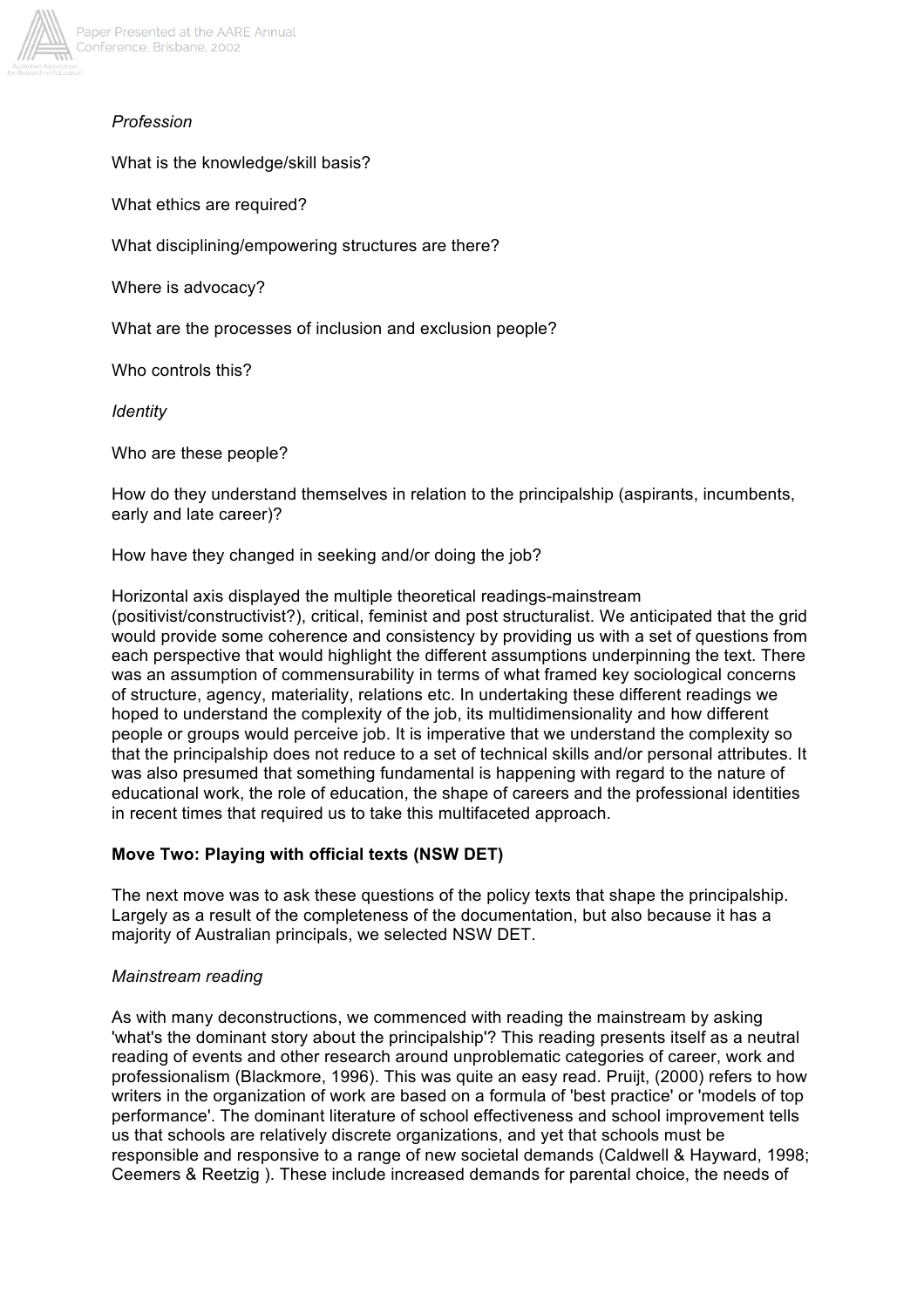

diverse student populations, industry needs for flexible workforces, and the trend towards lifelong learning.

Our first 'tryout' of the grid began with a reading of the available NSW Department of Education and Training policies. This selection of policy documents supplied on request were depicted in the covering letter as 'relating to the work and employment conditions of principals'. The package included information on :

- o Merit Selection Procedures.
- o Promotion and transfer procedures.
- $\circ$  Leading and Managing the School -'a statement of key accountabilities for principals I effective leadership and management'.
- $\circ$  Teacher assessment and Review Schedule: 'key aspects of the annual assessment and review process for principals'.
- $\circ$  Procedures for Managing Teachers who Experience Difficulties with their Teaching Performance: indicates 'procedures implemented for principals identified as experience difficulty with their performance'.
- $\circ$  Employee Assistance Program for Principals which 'supports the welfare of principals'.
- o Principals Support Package-outlines the departments strategies to improve the welfare of principals.
- o Rural school Leadership Program: attract excellent leaders to rural and isolated schools in and to staff areas targeting small and isolated schools.

Using the four sets of questions under the heading of work, career, profession and identity, it was evident that most of these texts focused on the notion of the principalship as a career. Principal's work was clearly located within the unit of the school and school community. The focus was on student learning outcomes and this was to be achieved through planning, communicating and coordinating resources, constructing a sense of well-being and safety. It was also evident that responsibility rested with the principal, and that accountability was to the bureaucracy and not the community. The community was something to be nurtured. Principals were expected to promote collegiality, create teams and encourage a culture conducive to learning. But they were seen to work largely alone, with support from the system. The skills they were expected to possess were largely that of planning, vision and communication. Their knowledge of curriculum was assumed and not made explicit, and there were few suggestions about how they were expected these planning etc other than through previous experience.

Most of these texts focused on access to, and retention in, the principalship as career. There were clear and explicit guidelines as to what was required in order to become a principal and the procedures under which principals were selected. Access was through the accrual of points which built upon a reward system eg. being in a rural school. Progress was achieved through gaining specific expertise that could be categorised and then confirmed. At all times, what 'counted' towards being eligible had to be validated by the immediate supervisor. There is a clear line management structure, both in terms of responsibilities and also what counts as knowledge and appropriate experience. The assumption is that the principalship is a direct linear path from teaching, but the gate-keeping role is definitely held by your 'supervisor' ie. principal.

Departmental support works in two ways. Either maintaining principal well being or removing principals who do not under-performing. Two texts illustrate these points. On the one hand there is the 'individual welfare' focus of the Employee Assistance Program: Assistance for Principals. This program works from the position that: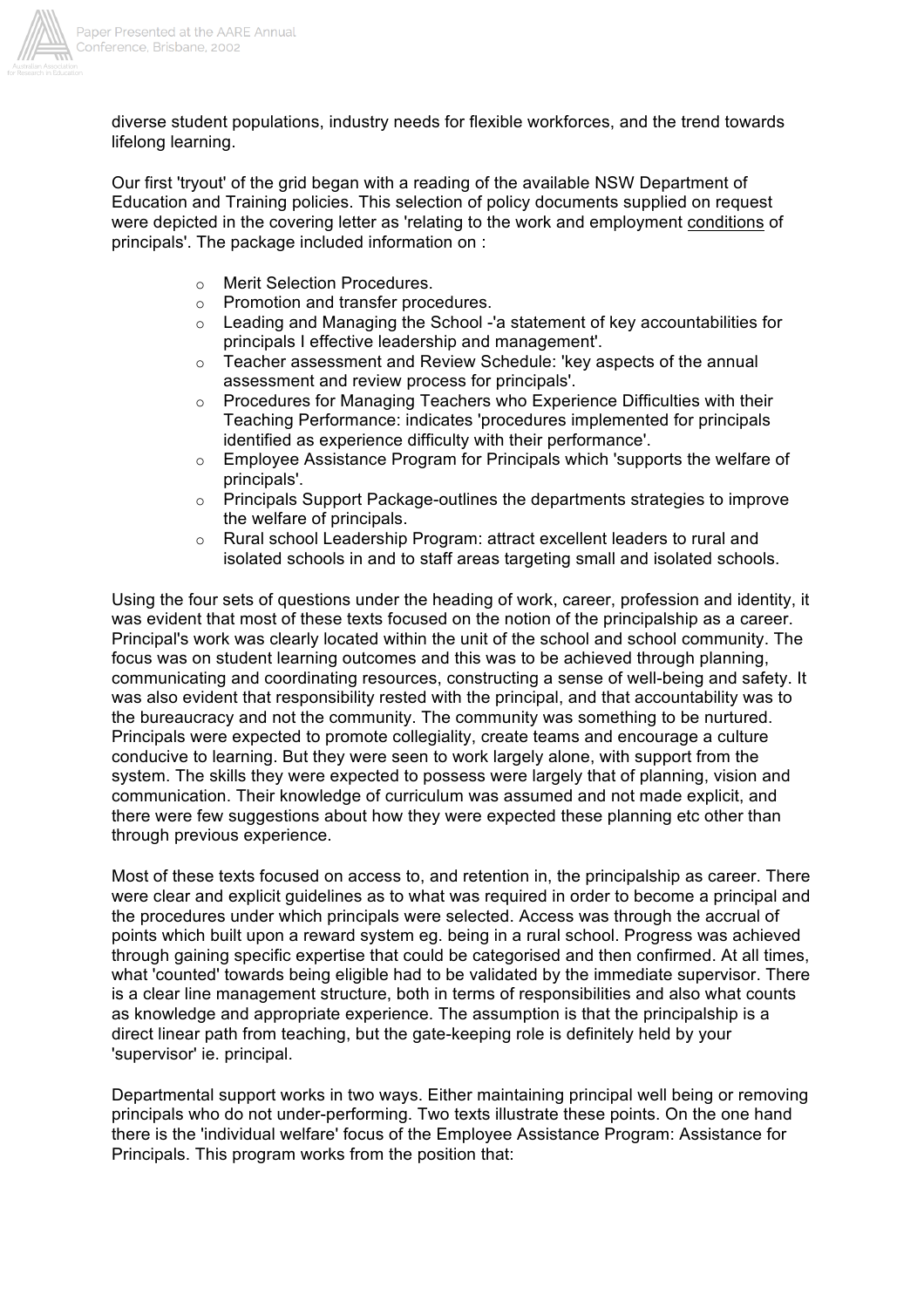

The department recognises that principals face specific managerial dilemmas and conflicts in their position as leaders and managers of schools. The Employees Assistance Program can assist principals to manage difficult situations in the workplace by providing advice and counselling (p 1).

The principal is assured the processes are confidential, that advice is by external and registered psychologists including those experienced in managerial issues, it is free, work related or personal problems and operates through self referral or supervisor referral. Eg 24 hour toll free crisis service, individual or face to face counselling, incident counselling, consultation group counselling and home and work visits. EAP is used for work related problems that are defined as:

- Interpersonal conflict;
- Harassment and discrimination, including management of h and D;
- Personal and work trauma;
- Relationship difficulties;
- Alcohol or drug problems:
- Financial and gambling difficulties;
- Child and family issues;
- Grief and bereavement;
- Emotional problems.

The support offered to the principal here is focusing on mental, emotional and physical wellbeing as well as sound personal relationships, both public and private. There is significant overlap between public and private spheres of the individual's life. It focuses on the individual as the repository of stress, and is framed as a psychological problem. The individual principal can be referred to expert by the immediate supervisor or through selfreferral. In turn, the principal can mobilise these supports for any of their staff.

On the other hand, there are procedures that come into play when individual principals do not deal with stress or are not seen to adhere to departmental needs to be instigated by the immediate supervisor. The text, *Procedures for Managing Teachers who Experience Difficulties with their Teaching Performance* focuses on teachers and principals identified as experiencing difficulty with their performance'. These procedures sought first to assist improvement in performance by training, and then support for a process of exclusion if improvement did not occur. The rationale given is that all students have a right to be taught by competent teachers (and led by competent principals) and all teachers and principals are responsible for performing their duties efficiently and competently. Principal responsibilities were to deal promptly and fairly with teachers, and the school was seen to be the most effective environment in which to foster teacher improvement. Clearly, the discourse of responsibility rested with the principal on both counts-for teachers and for their own competence and performance. The DET responsibility was to provide support to both principals and teachers. Again the emphasis was on procedural fairness.

Interestingly, the notion of competency is dropped later in the text and efficiency takes over. According to the text, teacher (principal) efficiency is defined as a level of performance that is required for the position held. Inefficiency is seen 'to impact on the education and welfare of students and the workload and morale of colleagues'. There is recognition that teacher/principal efficiency can be affected by professional problems, school management, organisation and system shortcomings, personal difficulties within and outside the school and health problems. Principals are expected to be both sympathetic and take care of their staff. This text vacillates between care and accountability.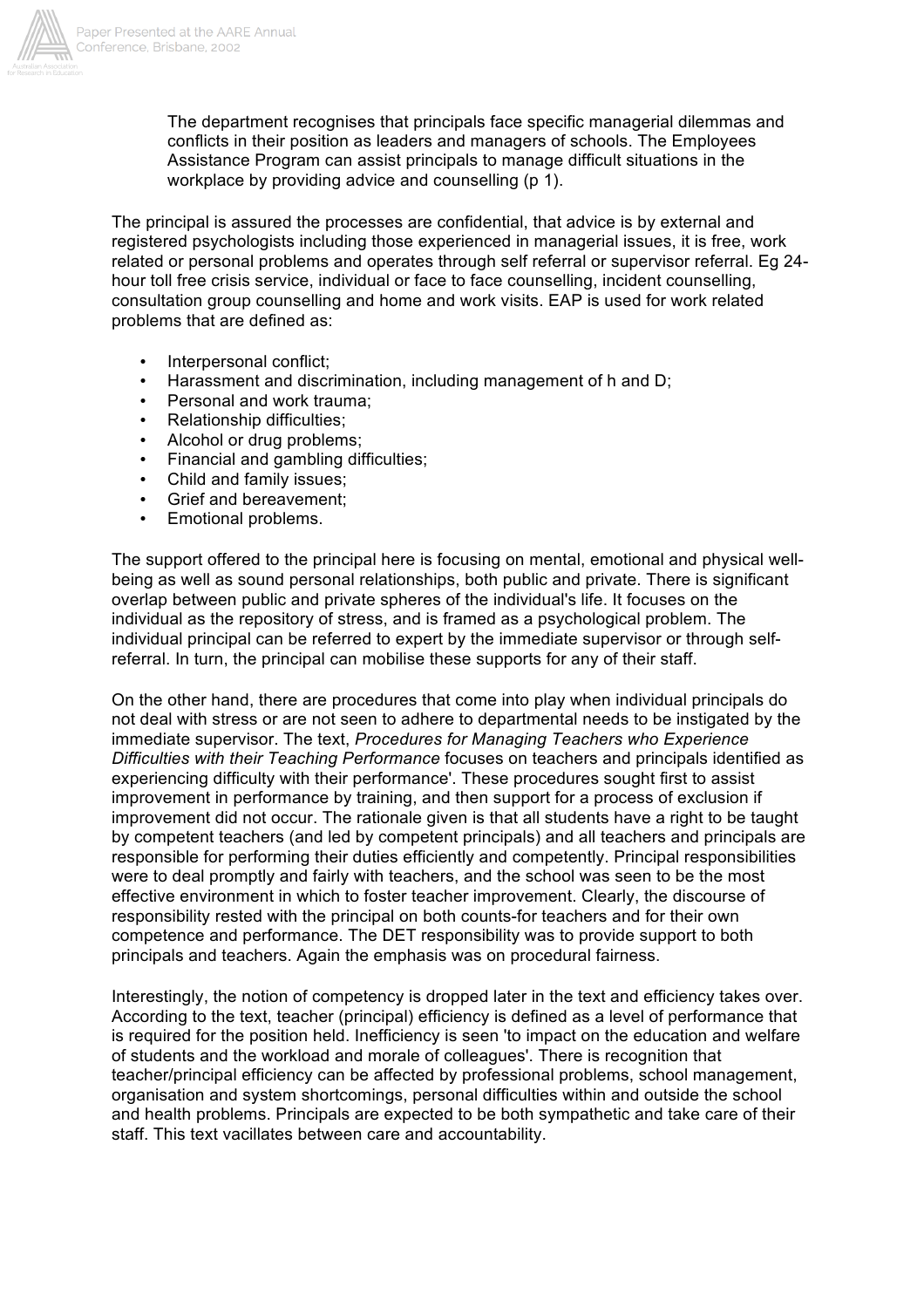

The fourth text, *Leading and Managing the School-a statement of key accountabilities for principals effective leadership and management'* specifies the role of the principal as clearly that of accountability.

In this policy text, as in other policy texts referring to the principalship in Australia, there were a number of dominant and subordinate discourses. The dominant discourse in Leading and Managing was **corporate**, positioning the principal's role in accord with policies and priorities of NSW government and curriculum of Board of Studies This was closely associated with discourses about **Audits** in the form of evaluations to align assessment policy and practice. These evaluations were data driven and teachers were data collectors, The third dominant theme was that of risk management-financial, occupational health and safety and child protection, learning, collaboration, collegial work and the professional growth of staff.

In terms of identity and the kind of attributes that would be required-communication was essential for the principal and the capacity to persuade, articulate vision and inform. There was little mention of the principal in relation to other principals or indeed as mentor of future principals.

Overall, there was a strong focus on the educational issues of outcomes and the focus on meeting the needs of students and making curriculum relevant so they can produce learning outcomes. This required principals to identify individual needs to maximise outcomes. A second theme of safety operationalised individually and collectively through welfare and discipline policy; focusing on protection, safety and self-esteem. Safety was closely tied to learning, with connections made between safe, responsive and harmonious learning environments.

Finally, we considered the text *Merit Selection: Procedures Manual.* This specifies that all positions not filled by transfer, special fitness appointment, resumption of duty and recruitment or employment will be advertised. In this document, the principal notifies the School staffing duty of a teacher vacancy, and they notify the principal on what basis the position is to be filled. Selection panels are formed classroom teachers by the principal, principals vacancies by the District Superintendent. All panel members must be trained. They should meet our of hours and be given the responsibilities of Section Panel Members information. Principals in this scenario, select, convene and chair the panel. Panels must include a parent representative nominated and endorsed by president of school council, and a teacher representative nominated by the Teacher Federation. In all instances, selection panels are expected to appoint on merit. Merit is throughout assumed to be 'the extent to which each applicant satisfies the selection criteria'.

For principals, the district superintendent convenes and chairs, includes another principals nominated by Director staffing in consultation with State Secondary or Primary Principal's Associations, a parent representative, and a teacher representative nominated by the union There must be a female and male. In schools with significant NESB students (60% minimum) and Aboriginal (40% or more or 25 students) enrolments can have an additional panel member. The panel must maintain confidentiality, each member should be involved through all stages of the process, and all applicants be treated with respect and observe the principals of EEO. The principal is the main source of EEO information if there is no other training. Each panel members if an equal participant in discussion, assessment and decision-making, and a report must be made regarding reasons for suitability.

All selection panels must adhere to EEO and also have an representative of an EEO group. The panel members have to declare and conflict or interest or prior personal knowledge or involvement with any applicants, and them the panel needs to decide whether this will unduly influence positive to negative views of applicant.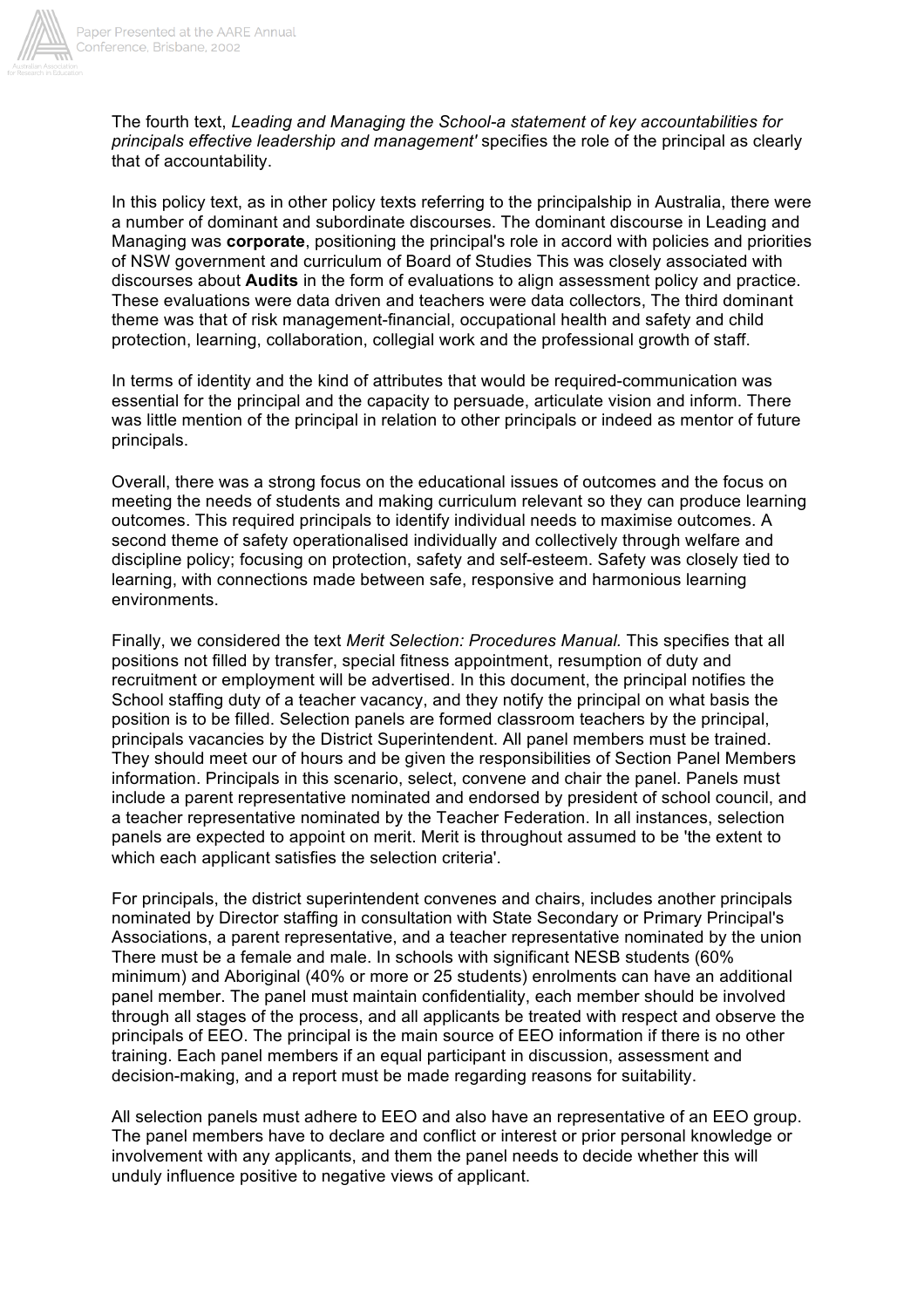

The criteria for selection had to be concise and unambiguous, without any source of bias and that allows distinctions to be made on the merit of each applicant. They were to be broad enough to allow good applicants to demonstrate their skills and experiences. There must be no discrimination directly or indirectly eg. 'length or extensive experience' that can be readily translated unto seniority. Recognition of work external to school eg. voluntary work, community involvement and other forms of employment. They must adhere to EEO principles. Any applicant must have served two years and be performing satisfactorily at current position, For principals the panel can choose between lateral or advertised appointments as the earlier procedure speeds up the process, allows those already with demonstrated skills at that level to apply and provides then five applicants. Advertisement is seen to produce a broader base of applicants. Interview techniques had to adhere to EEO principals of not asking about a partner, partners employment or salary, children, dependants or child care arrangement, credit status, age, home ownership, marital status, sexuality, pregnancy race, ethnic of ethno religious background, political or union affiliation.

These foci were echoed in the Application Form for an Advertised Principal Position. As with teachers, there was required a listing of areas of responsibility in subject /teaching areas currently taught and special aptitudes, details of current and previous substantive position and tertiary qualifications. The general selection criteria indicated the different assumptions about the nature of the job. The criteria, not in order of priority, included:

- o Provision of quality education students and improvement in student outcomes;
- $\circ$  Effective management and implementation of programs for child protection and student welfare;
- o Effective management and implementation of curriculum;
- Ability to establish effective decision-making and communication procedures within the school and the community:
- o Ability to plan collaboratively on a whole school basis and manage resources effectively and equitably;
- o Ability to develop strategies to enhance the performance and welfare for staff, and to implement equal employment opportunity principles;
- $\circ$  Capacity to promote the participation of the school community and developing and achievement of the school's goals and purposes.

In addition to the capacity to improve learning and promote student and staff welfare through planning, this text highlighted the role of the principal in promoting parental and student participation in the school community in line with the schools goals.

Specific selection criteria were laid down as identified in the individual school's advertisement. The maximum of two A4 pages were allowed. This was a tightly constructed text, with strict boundaries and a clear genre. Again, there was a privileging of contemporary governmental concerns about outcomes, quality and efficiency, but tempered by discourses about equity, with a strong focus on curriculum, pedagogy, communication and community, as well as staff and student welfare. In both the Application Form and Leading and Managing there was a direct link made between school effects and principals. Evidence that this was achieved was drawn from performance management and appraisal procedures.

The *Promotion and Transfer Procedures* treated the principalship as a separate category from teachers, although the grounds for eligibility were the same-priority transfers (eg. school closures, change in school size), special fitness appointments, returning from leave and merit selection from lateral appointment or advertisement. Incentive schemes focused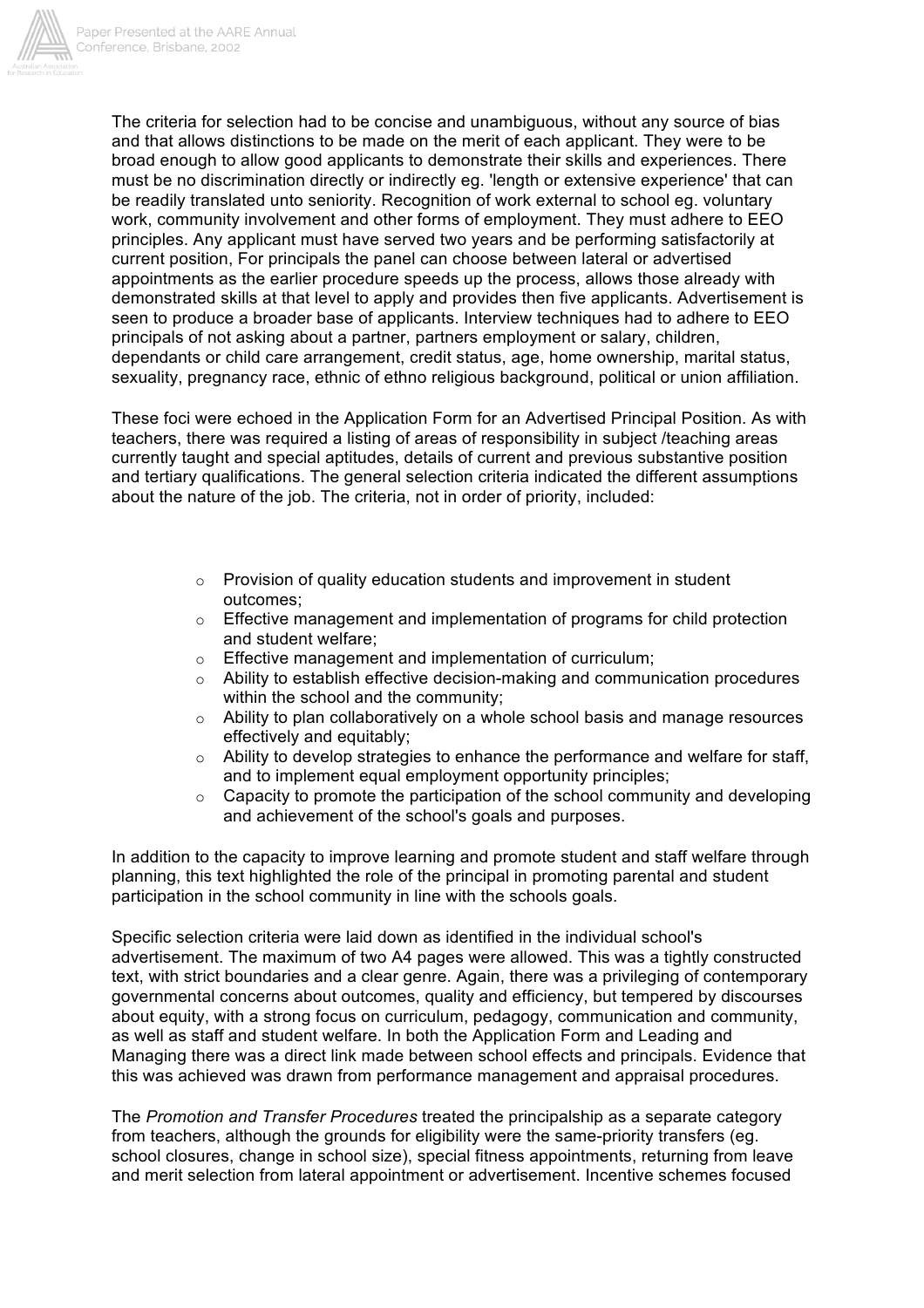

on filling difficult positions to staff-rural and isolated schools. These were premised upon a range of benefits seen to provide incentives for teachers to become principals in rural schools (eg relocation assistance, accommodation subsidies, rental subsidies, additional training and development), and to stay there. Eg. *Rural School Leadership Program* that offered an additional \$30,000 through additional salary loading, motor vehicle and rental costs and flexible working-conditions. Transfer points are accrued through time and working in rural or isolated or special schools. In return, the point system gave clear priority in transfer and promotion to those who had 'done their turn'. The emphasis throughout was on procedural fairness.

A number of factors were taken into account in promotion of teachers and other executive levels (eg. Assistant principals). Applicants were required to list their subject and teaching area codes (accredited and non accredited eg. maths, English etc.), position level (eg. teacher, teacher in charge) and areas of responsibility (eg. assistant principal in charge of special education, learning difficulties etc.). There were also designated areas of expertise (Braille, distance education, early intervention, isolated rural schools, performing arts, technology, sport and signing for deaf students in primary schools with multicultural education, sport, student welfare, tertiary/industry links and vocational education for secondary schools).

Finally, teachers could also indicate Special Aptitudes that were confirmed by their supervisor (principal). These included:

- $\circ$  understanding of and sensitivity to the needs ATSI and NESB students, understanding of needs of gifted and talented students;
- $\circ$  understanding of educational implications for schools in meeting needs of students from low socio-economic communities;
- $\circ$  awareness of gender equity issues including strategies for both girls and boys, capacity to integrate technology in effective classroom practice.

Applications to secondary school position included two additional:

- $\circ$  'aptitudes' capacity to contribute to effective performing arts programs;
- o capacity to contribute to effective sports programs.

These aptitudes have to be 'confirmed by their principal district superintendent or director'.

This mainstream reading indicates that there is a clear specification of roles and responsibilities, that career paths were made transparent and clear, that a clear set of personal and professional attributes were not only necessary but desirable. There was also incentives for individuals encouraging them to meet system-wide needs (eg rural, isolated schools) while at the same time issues of special needs and diversity were met.

The Principal's Support Package seeks to help them in their key roles in:

- leading and managing the school;
- supporting quality teachers and teaching;
- ensuring quality educational outcomes for students.

This package was produced with the principal's associations, who were represented on a Principal's Support Taskforce that would monitor the implementation.

It was evident from the above that the final responsibility rested with the principalship. The departmental role was one of support for those under stress, but that stress was an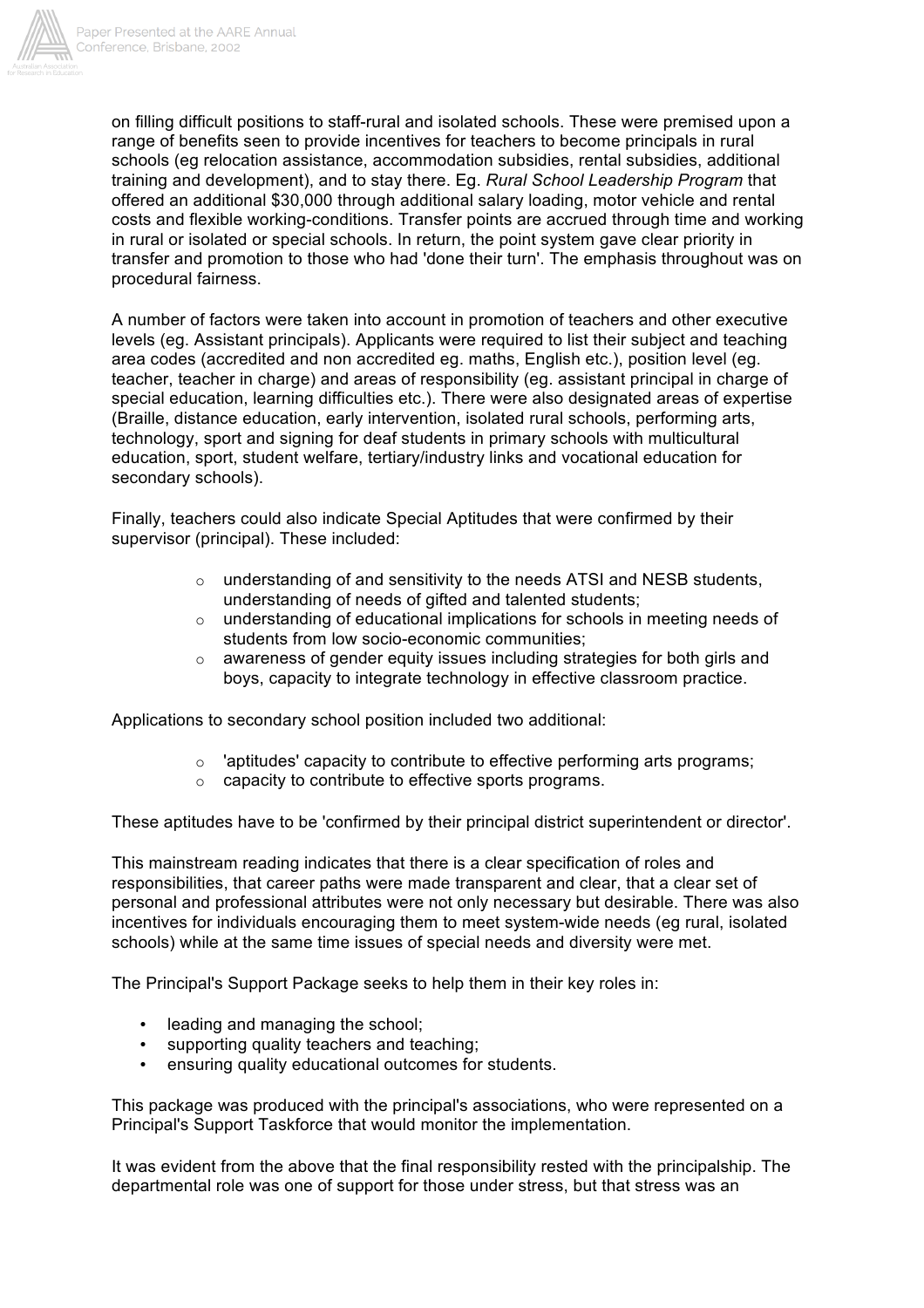

individual principal's problem. For example, the Principal's Support Package meant experienced principals offered 'personalised service to meet their particular needs'. Principal wellbeing was seen to be critical for their success-a healthy principal was more able to meet the demands of the job. This support will be up to date and also relevant. Here the text argues that 'analysis of national and international research and an assessment of principal's support needs will ensure contemporary support, based on best practice, is available to principals. ...Increased support cor principals in the management of difficult issues, associated with school security in particular, will also contribute to the well being of principals'. That is, if there is a sense of school wellbeing, read safe, then the principal's well-being is assured.

The package also included things to support principals in their day by day management roles- this support focused on leave for teachers, planning processes by provision of a Master Calendar, support for using ICT, and greater system responsiveness to issues which impact on schools. Leadership programs, the pivotal role of the principalship, will increase school leadership preparation programs, development of principals mentoring and shadowing models, improved principal inductio, research into best practice in school leadership. The dedicated support service will assist princpals to manage workplace issues re management of complaints, difficult workplace issues and management of staff efficiency and conduct.

This is the context in which the principal's work is defined. Good leadership from this perspective is critical to school success in terms of student outcomes as evident in academic results. To do so they must manage themselves better, be more efficient and entrepreneurial, forge partnerships with communities and business, meet with parental expectations and provide innovative (read use ICT) and high quality education that meets the individual needs of their particular student populations. Principals are expected to be good financial managers (efficient use of limited resources), image managers (both promoting the school through community relations and risk management). and people managers (change agents and damping down any dissent of industrial relations). Principals are expected to be able to read the culture of their school, create visions and convince others to accept and work towards these understandings. They are expected to form and develop leading teams and to delegate responsibilities eg curriculum, student welfare. They are expected to undertake succession planning, induct beginning teachers, and supervise staff through performance appraisal, while providing professional development for all teachers in line with system demands and school needs.

Teacher (and therefore principal) careers in the mainstream 'modernist' view are based upon an organisational hierarchy, a clear specification of tasks (eg leading teachers). As 'merit' has taken over from seniority, there is increased capacity for more rapid promotion. Individuals, it is assumed, are motivated to improve their performance out of a desire for rewards eg bonuses, new pay level, or formal position. Succession planning and mentoring are seen to be critical to facilitating the move from teaching into the principalship, which is, despite recent theories of dispersed leadership, still where final responsibility (and therefore power)lies. Principal wellbeing is seen to be critical in handling stress, addressed by providing system support, advise and networks as well as counselling.

The mainstream literature on teacher professionalism assumes that there is a close connection between professional standards, quality and the status of teaching. Professionalism is defined increasingly through meeting the requirements of external standards determined outside the profession, and in meeting minimal levels of competence that emphasise technical expertise. Professionalism is treated as being distinct from industrial relations and HRM.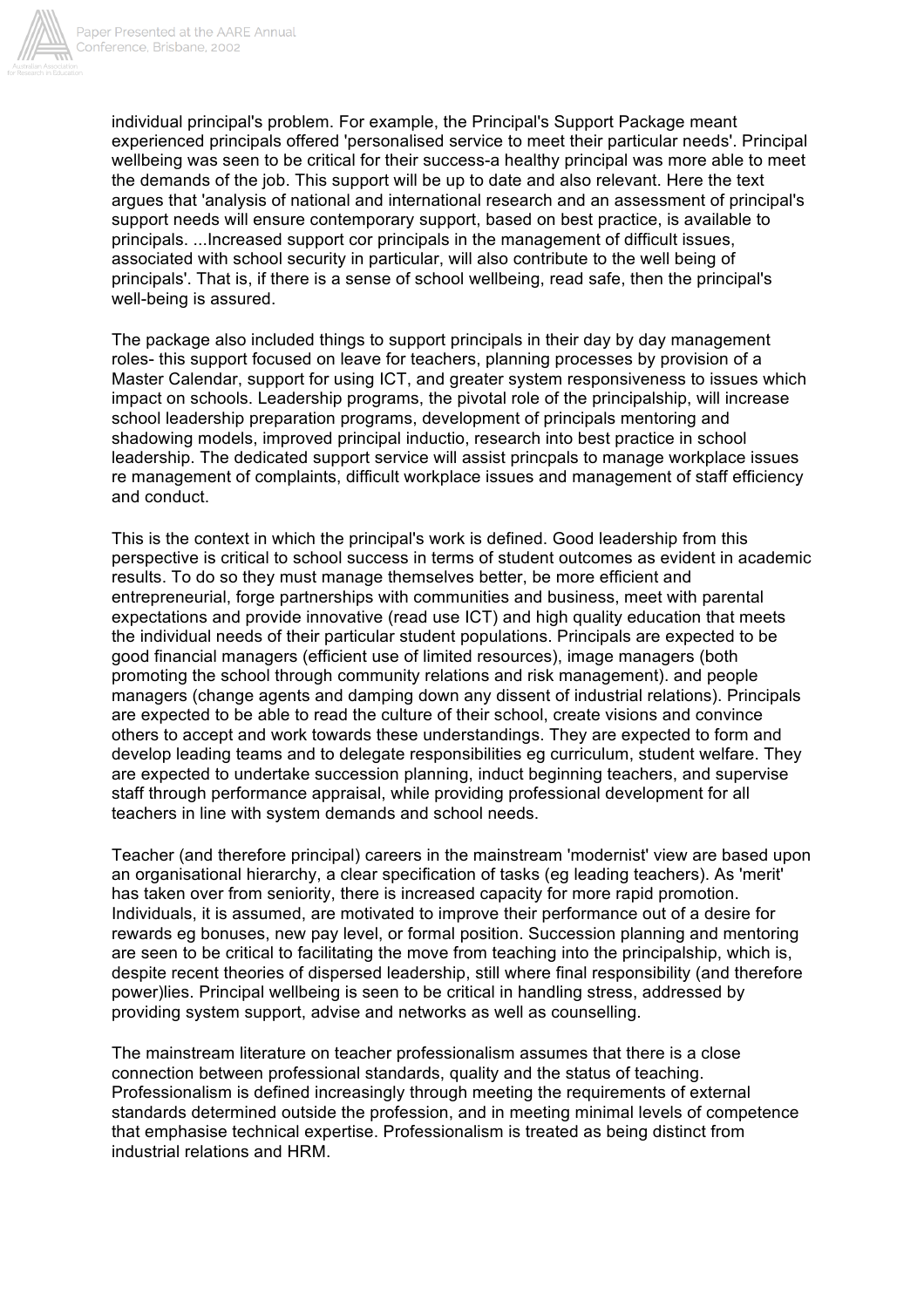

Principal power, and therefore their own and their schools individual failure or success, is invested in the principalship.

# **Move 4: Matrix Collapse**

It was easy to matrix the mainstream because the categories are theoretically treated as discrete 'boxes'-work, career, profession and identity. There tends to be a dominant and coherent storyline. When we tried these categories as heuristics from other standpoints it didn't work as well, the layers got muddled, we couldn't separate things out (eg. career, work and professionalism when it came to labour process theory), feminist perspectives considered the categories were premised upon a false public/private divide that ignored other responsibilities and realities, and post structuralism had no regard for the 'heuristics' at all.

Both the critical and feminist readings tending to develop around particular themes that could have developed out of more general questions such as in whose interest does this position work? Who gets to decide what schools are for? When we got to the post structuralist reading the categories collapsed. The problem was that we were attempting to do alternative readings to the mainstream we fond we were providing the answers before we collected the data. Doing the readings of the mainstream was actually doing a form of textual analysis in itself as there was no neutral reading.

We therefore determined to develop sets of questions at a level of generality that could be typified as feminist, critical and post structuralist but then gave us access to the 'data'. This provided us with a more open-ended way of proceeding in the analysis rather than the imposition of a set of preconceived understandings about the effects of adopting each perspective. While we knew it was silly from the start to consider that a grid would work methodologically, the process of constructing and deconstructing the grid turned out to be a strategy that produced what we think are pertinent questions that will provide multiple readings of the data and flesh out more fully the nature of principals' work as represented in policy texts.

#### *Critical reading*

A critical reading of the texts would indicate how embedded in these descriptors are evidence of the nature of how schools sort and select and the various power inequalities embedded in this work. Critical researchers, according to Popkewitz, (1999, p. 2) are interested in 'how existing social relations can be interrogated to understand issues of power and institutional contradictions'. Neo Marxist labour process theory, Habermasian critical theory and critical literacy frameworks focus on relations of power /culture/ knowledge.

The questions that would be asked are:

What are the labor markets/industrial relations like?

Does the text recognise power?

In whose interests is this work being undertaken?

How is the work context dealt with?

How is the market conceived and how does it operate?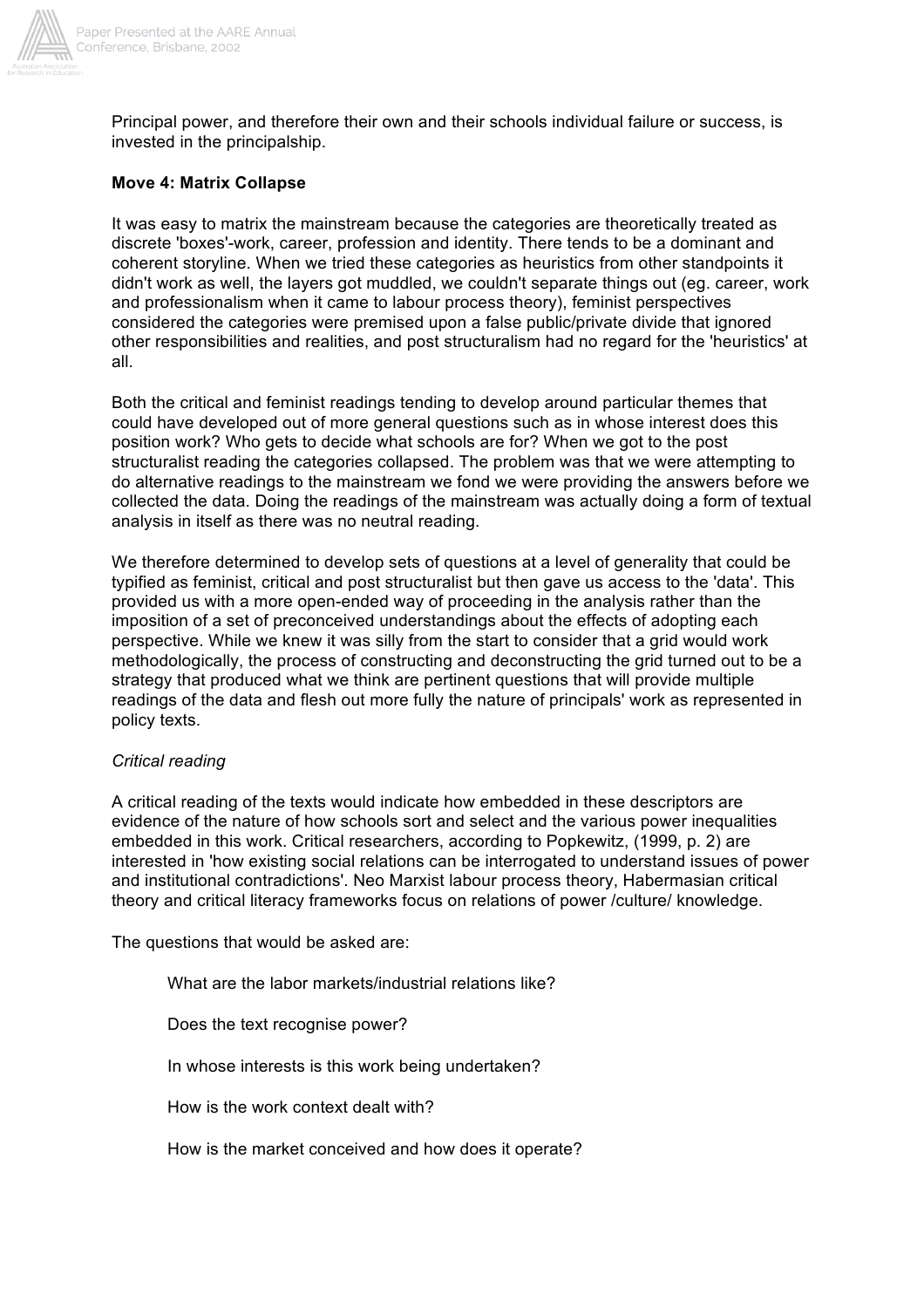

What distribution of resources are involved here?

Whose voices count in the school?

What is purpose of schooling here?

Who takes all the risks and responsibilities?

What counts as quality work? Who decides?

How is flexibility?

What is the role of the profession in the new work order?

What of professional knowledge and autonomy?

Who determines professional knowledge?

What about lovalty, trust and ethics?

While power is not mentioned, power is clearly located most immediately in the principal who has control over all aspects of staff careers. It is less overtly located at the centre as the principal has to conform to a range of technicalities and legalities in terms of utilising their power in any situation. Principal power is therefore highly constrained, although more through new accountabilities than direct administrative supervision. There is a clear line management structure, highly bureaucratised. Despite the discourses of new management theory, there is little sense here of 'a new work order' characterised by of flexibility, teams, multi-skilling or job sharing.

There is a clear divide between teachers and principals. Principal teacher relations are governed by sets of procedures and clearly designated responsibilities. There is no mention of collegial work either amongst principals or teachers and little sense of spaces for professional autonomy, with low levels of trust and ethics.

Career is highly individualised and the only knowledge that counts is that authorised by the system and authenticated by the supervisor. Principals have distinct power advantages in these arrangements in terms of career progress in a one-on-one supervisory model. To seek promotion without principal verification of your 'individual attributes' and how they conform to departmental definitions of those attributes was not possible. There is no sense of peer review in terms of individuals capabilities even as referees, which tended to be those in positions of authority. It is about individuals conforming to system needs.

The texts were framed by dominant discourses of positivist educational administration and managerialism, focusing on the audit, with subtexts of corporate risk management, regulatory aspects of principal's work, equity issues and democratic processes, although with a surprising 'educational' orientation compared to its ACT counterpart (where curriculum is mentioned only once in the entire text)' (Thomson 2001). But this would be swamped overall by the more bureaucratic overtones of the remaining texts.

The data collection activities of teacher and principals, indicates the performative aspect of the risk society (Ball, 2000).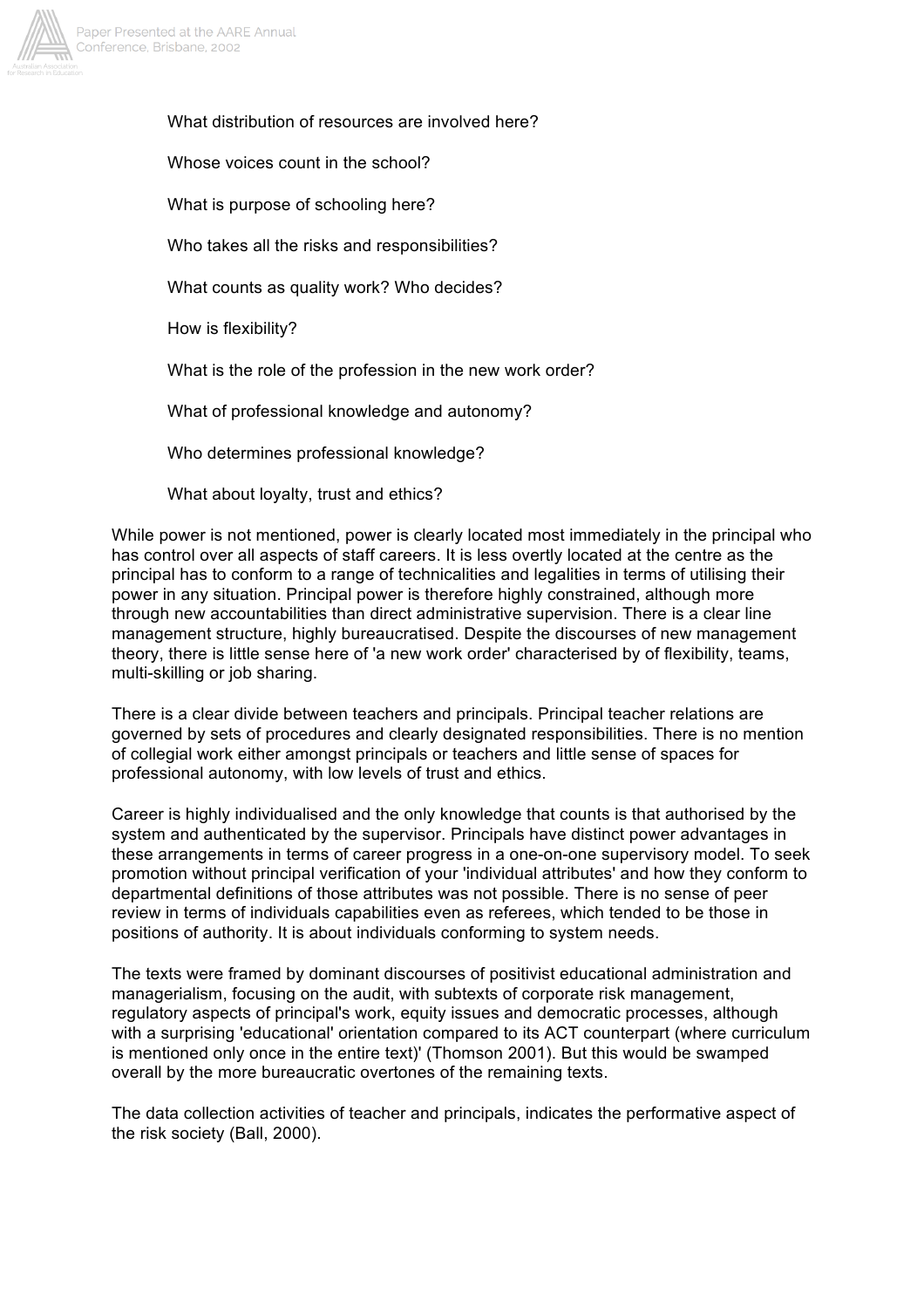

While these have largely been depicted as bureaucratic and modernist concerns, there were also softer discourses about the management of school culture that values care and relationships. But these were countered by the hard managerialist tendencies towards positivist educational administrative practices and values marked by a desire for promoting vision, setting priorities and targets, making explicit connections between policies and practices, a stress on accountability and of course effectiveness.

There was little sense of principals being members of a profession, or of a sense of their obligations to a professional community (Sachs, 2002). The knowledge or skills base was assumed to be inherent in the individual, and gained through experience or the acquisition of other qualifications. There was little mention of ethics or what ethical behaviour constituted other than the legalistic requirements of the position with respect to child protection and staff welfare. Control of principal's knowledge and expertise was premised around certification, which was authorised by universities and authorities. Knowledge and expertise recognised was only that which was confirmed by the supervisor, the district supervisor in line with departmental policy.

# *Feminist questions*

This comes from the position that feminists foreground gender as shaping social practices in gender differentiated ways in particular contexts. Catherine Marshall (1999, p.2) argues that 'Integrating feminist and critical theory into policy analysis will add critical issues and ways of framing questions about power, justice and the state. ...Feminist critical policy analysis is research that conducts analysis for women while focusing on policy and politics'.

Feminist approaches, according to Arnot, David & Weiner (1997, p.92) are also 'strategicconcerned with social justice social change and reflexivity', public private dichotomies, access and equity issues.

Feminists would ask whether the policy texts take account of:

What types of knowledge are valued?

How are careers structured?

What aspects of leadership and/or management are privileged?

What images of leaderships are presented?

How is the public/private addressed?

What was the nature of the workplace and the work?

Whose knowledge is valued?

How are issues of equity addressed?

What role does community play?

Where equity was mentioned, it either called upon the language of diversity when it referred to the students, and on equal opportunity when it referred to teachers. The emphasis was that of liberal feminism, on natural justice and procedural fairness and recognition of special needs. In particular, feminists would note how special aptitudes categorised for recognition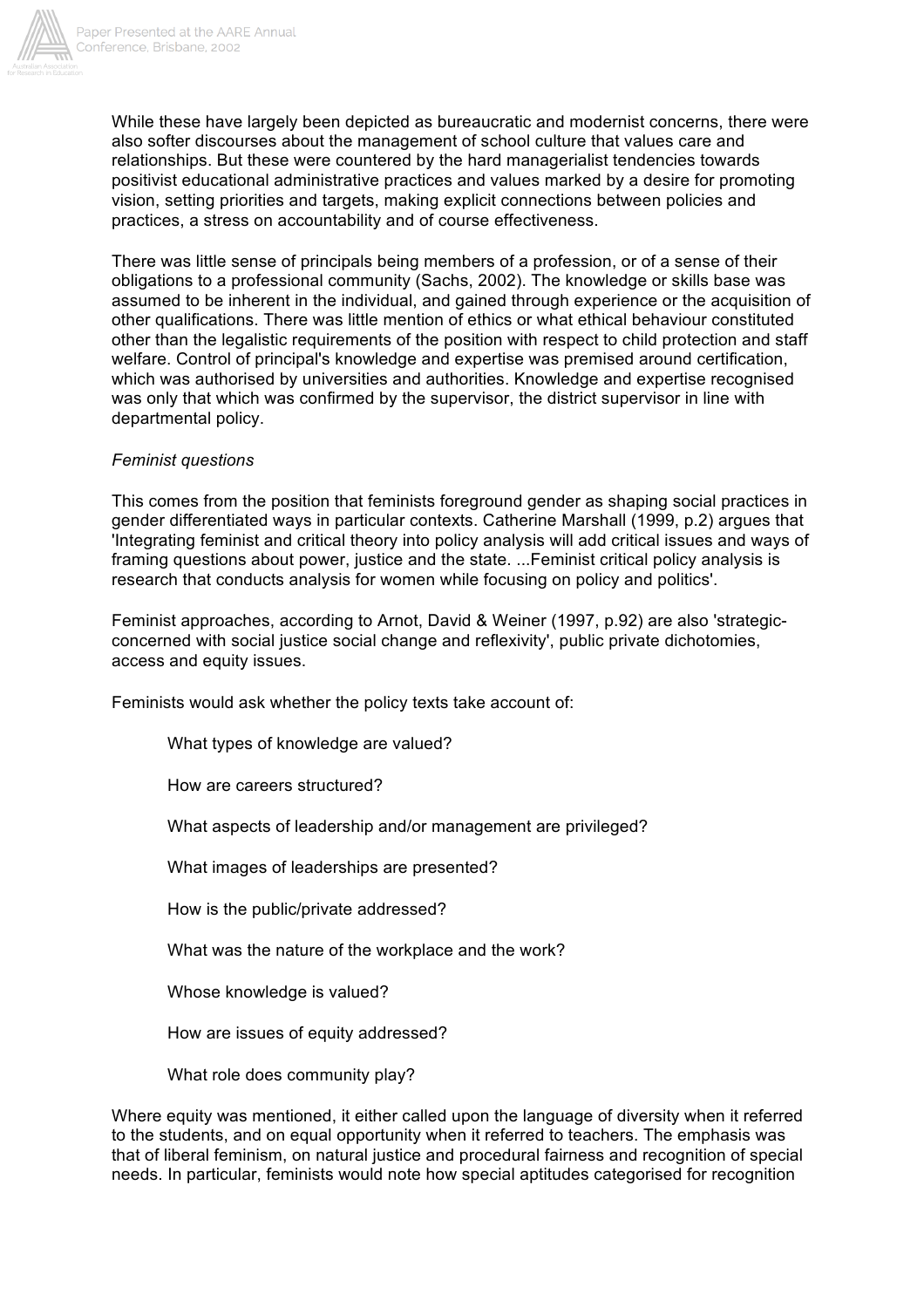

for promotion dealt with difference. Here, expertise in equity issues, were designated as aptitudes and not value positions, and sporting and arts skills were listed as equivalent to expertise in gender equity and awareness of how to develop programs in low socioeconomic situations. These were weak understandings of equity, where individuals only had to indicate their awareness of gender or multicultural issues, without having to indicate previous actions or strategies. The expectation that strategies for boys as well as girls within the gender equity, most feminists would read, signals the political power of the 'what about the boys' movement and feminist backlash. Feminists would want to ask applicants whether they views gender equity as being about the social relations of gender, and whether masculinity is also seen to produce particular advantages as well as disadvantages. Overall, the discourse was liberal feminist, mobilising notions of equal opportunity, merit, needs and procedural fairness.

Indeed, the aptitudes listed tended to fit more with the systemic dispositions towards selective and specialist schools as they operate within the NSW system. Equity requires more than just awareness and sensitivity that can be readily addressed by symbolic action without practical and therefore political action.

There were contradictions for women in terms of access to promotion. On the one hand the transfer point system gave priority in the lateral promotion system to those with mobility and therefore an enhanced capacity to gain career experience. Yet women with familial responsibilities are less likely to move for promotion. The career structure assumed that individuals were relatively self-interested ie. motivated by money, and not motivated by altruism eg particular values systems, care of children, and that formal leadership positions and not teaching are the desired aim. There was no mention of job sharing.

Feminists would be critical of the location of power being solely in the principalship, where the principal is in the position of power over the teacher, and there is no mention of the importance of relationships with colleagues and students. In particular, community was seen as something principals needed to consult and nurture, but there was no sense of participation.

# *Post structuralist reading*

As all good poststructuralists we focused on ambiguity, contradiction and dilemmas, on identity, subjectivity rather than structures. Questions would include:

What are the contradictions in this story? Who is the norm and who is othered? What grand story is being told here? What kinds of identities are being created here-fixed, unitary? What knowledges count-universal and cause and effect as opposed to situated and partial? What kind of agency is possible? Are the ends fixed or is there unpredictability of outcomes?

Where are risks assumed?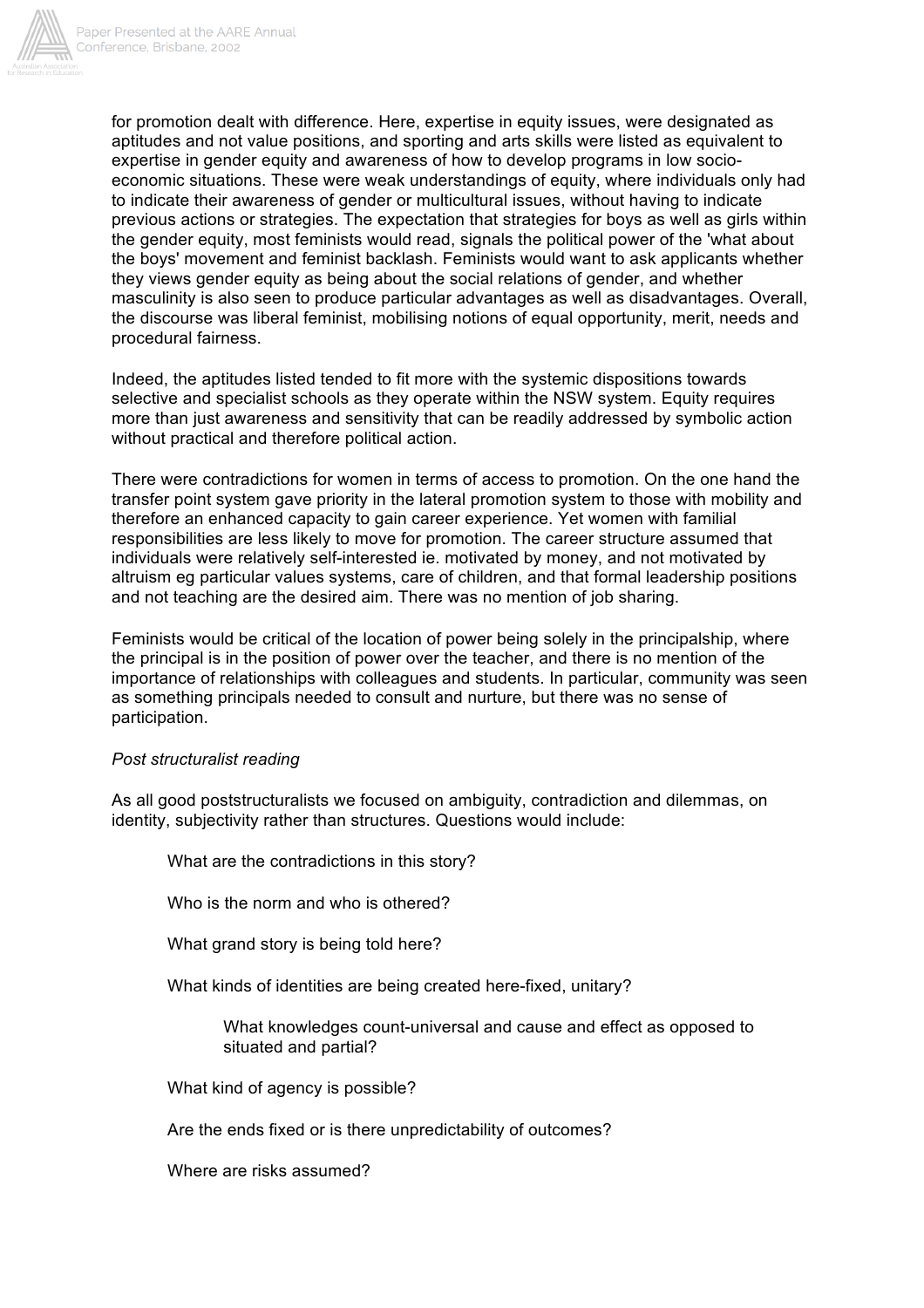

#### What is assumed about power?

Post structuralism was more concerned with the relations rather than structures of power, localised resistances rather than meta-narratives. Gough (1994, p.8) suggests that:

> Whereas structuralist ladders and nets lead us towards closure and a semblance of 'order in the universe', post structuralist ladders and nets tend to be temporary markets of ongoing processes of reconfiguration, leading not to closure but to new openings.

Postmodernism is a 'reading practice-a way of making sense of a discursive formation'. In that sense it adopts a critical reading of mainstream, feminist and critical readings while also appropriating from them.

A poststructuralist account would focus on the disciplinary regimes that are regulating principals' work, professional life and absorbed in particular with the internalisation of these regimes in the identity of the principal. Discourses about work, career and profession all formed a web of power that was not centred other than within the individual's positioning, within conditions of constraint and possibility. The discourse of the principalship and leadership more generally is, about meaning making and meaning shifting, about changing the relations and conditions of work in schools. Discourses about the principal ship could also be seen to be central to the policy hysteria that surrounded the educational restructuring in the UK, NZ and Australia, most particularly around self managing schools where apparent power was located in the school leader-the principal-from which vision and direction emanated.

Post-structuralists would point to how principal identity is constituted as fixed, the rigidities of the organisational structures and how individuals are located within it, and the paradox of increased regulatory processes intending to produce responsiveness to diversity in communities and amongst students. Post-structuralists would point to the lack of space or time for pleasure as a motivator in these policy accounts, on how the categorisation of knowledge that is valued is skills based; that there is an entrenchment of old disciplinary boundaries of subjects rather than a valuing of cross disciplinarity.

In particular, the focus of a post-structuralist account would be on the strong audit culture, one in which the practices of principals and applicants, as that of teachers and students, were highly regulated in what they did and how they were embodied. This move from the micro-politics and genre of the application form eg limited to a half page per criteria to the macro power / knowledge relations clearly manifest in how professional knowledge was defined, validated and legitimated. There was a strong need to measure and indicate effect. Power ( )refers to how other side of a risk society is an audit society, as organizations and management seeks to create mechanisms by which they can control the volatility of their environments while maintaining legitimacy as effective managers.

Diversity and equity, as that of sporting prowess, took on symbolic value as part of a wider range of performativities that principals or applicants were expected to adhere.

The grand story is that the system is fair, supportive and caring, but that ultimately the buck stops with the individual principal. There was symbolic concern for welfare and well being of staff, but little was said about the capacity of the principals to constrain their workload.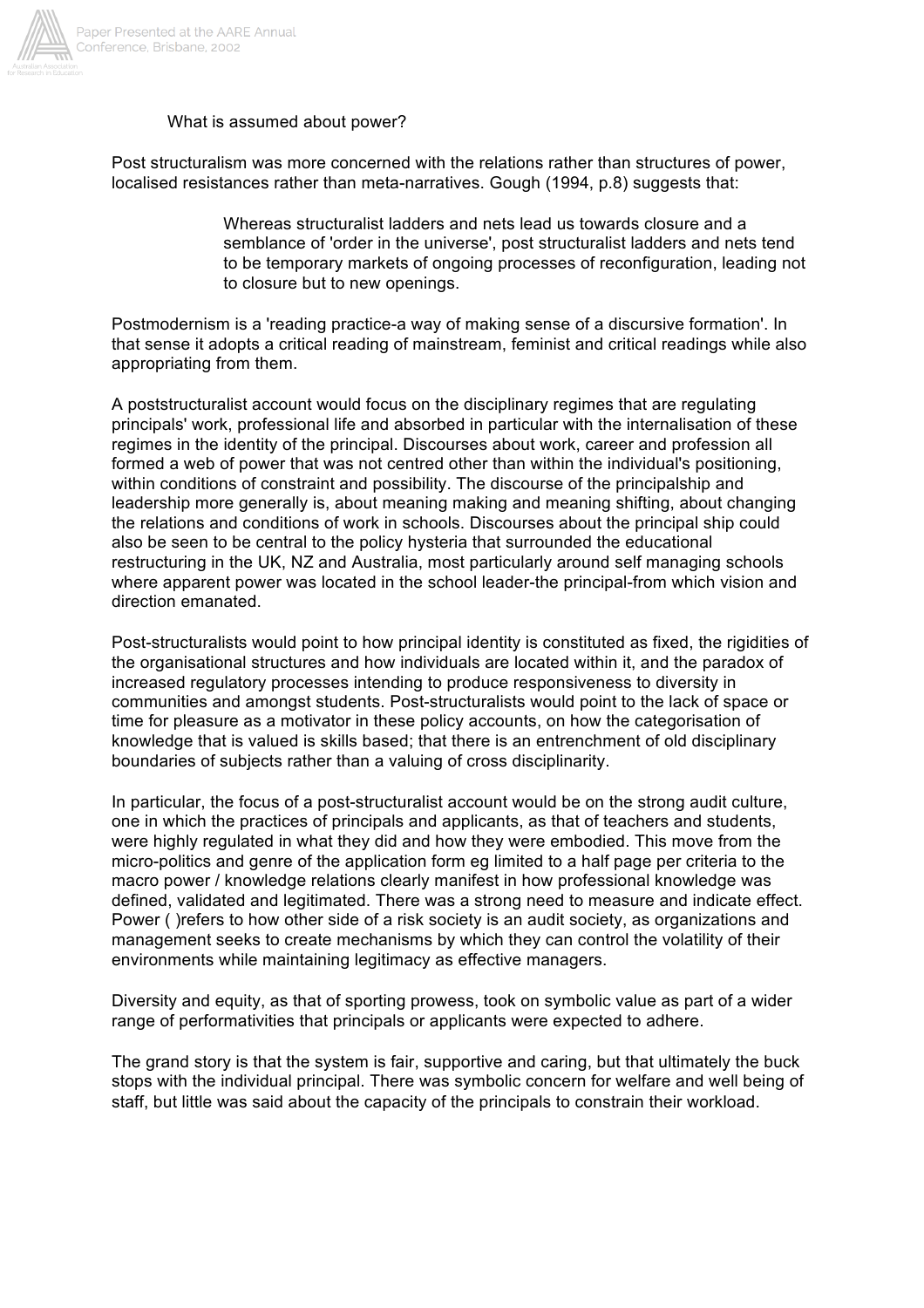

### **Move 6: Having a rest with a moment of reflexivity**

Rhodes argues that multiple readings of research do not mean we know less or more, but that each reading 'produces different effects' that are not mutually exclusive but that may be contradictory and indeed lack coherence (p. 24). We also realised, although we already knew it, that the critical, feminist and post structuralist perspectives always worked against the mainstream norm, which itself is by no means theoretically benign. Nor can a grid provide coherence or consistency, when the categories do not make sense when it comes to the data or indeed when the epistemological position (post-stucturalism) listed in the grid make the grid unworkable as the categories themselves collapsed.

So what value did we get out of this exercise? Did it 'trim up the tone' of our explanatory framework, or merely give us a 'one off workout' with little effect? In a sense we have done what many organisational theorists do- set up an ideal model and assert that this is best practice but we found that lived practice did not match up to the ideal (Pruijt, 2000).

This process has in utilising multiple perspectives for analysing policy texts of the principals work in NSW takes us back to our original questions we posed as being possible explanations for why the principalship is not popular. Our desire taking from Stronach & McLure, (1997, p.85), is to 'articulate an instance or account of a disappointment seeking to unsettle a polarisation of critique and deconstruction while still resisting the accommodationist reconciliation of modernism and postmodernism that make the latter into a kind of modernist baroque.' Policy critique is useful, but deconstruction,'is a necessary part of reading the relations and shift of meaning that produce critical discourse, a way of reconceptualising what we mean as critique. It is not an exposure of error as much as an opening'.

#### **References**

Archer, J. (2002) Survey finds little pay advantage for principals. *Education Week*, 21(43), http://www.edweek.org/ew/newstory.cfm?slug=43salary.h21

Arnot, M., David, M. & Weiner, G. (1997) *Closing the gender gap : post-war education and social change*. Cambridge, UK : Polity Press ; Malden, MA, Blackwell Publishers.

Ball, S. (2000) Performatives and fabrications in the education economy: Towards the performative society. *Australian Educational Researcher*, 27(2), pp. 1-25.

Bell, E. (2001) Schools' principal shortage: Fewer teachers want the job's growing challenges. SFGate.com, September 23,

http://www.sfgate.com/cgibin/article.cgi?f=/chronicle/archive/2001/09/23/MN170314.DTL

Berggoetz, B. (2002) Hoosier educators cite 'principal' drawbacks. *The Indianapolis Star*, April 18, http://www.indystar.com/article.php?principal18.html

**Blackmore, J. (1996) ???????**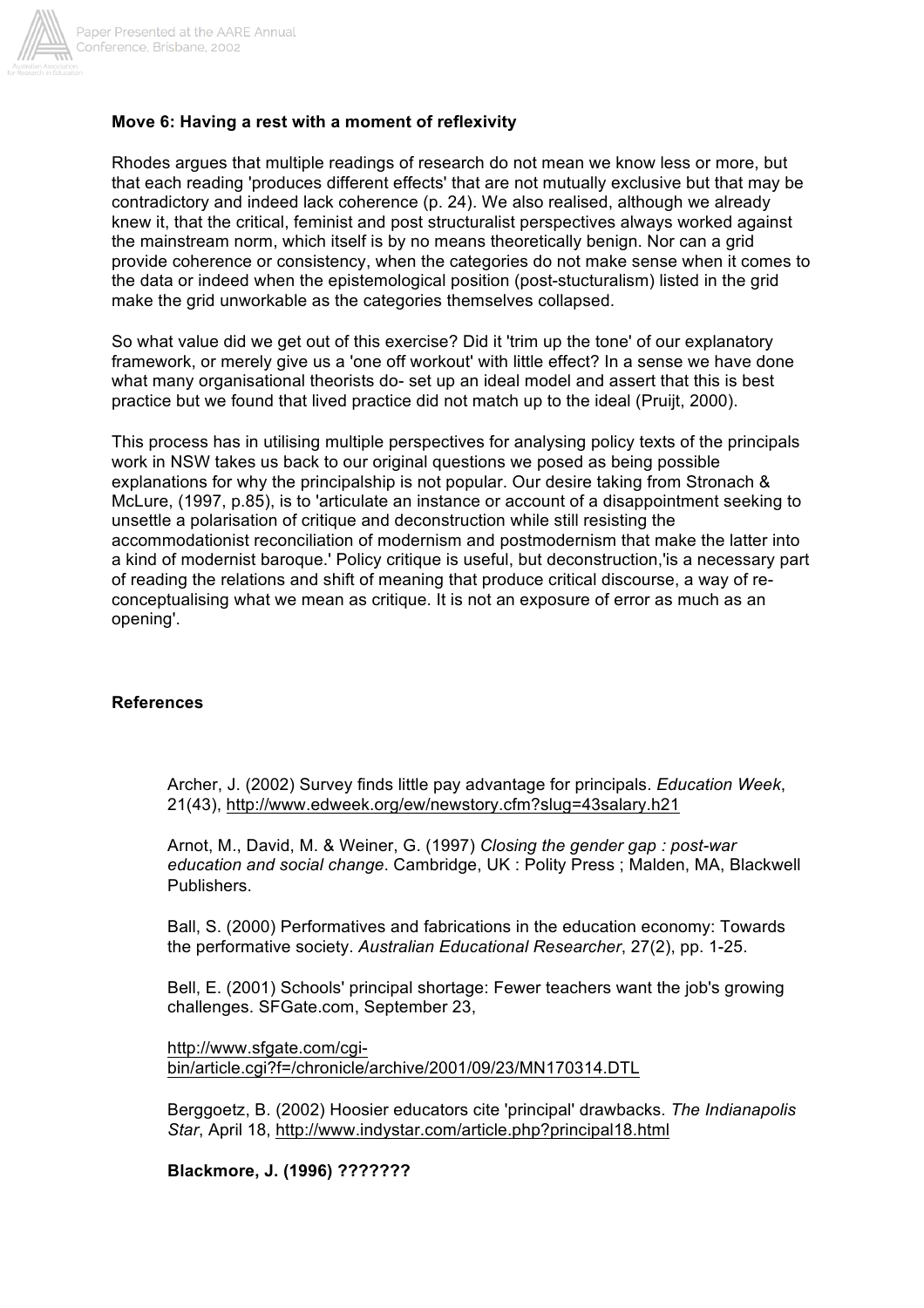

Blackmore, J. (1999) *Troubling women: feminism, leadership and educational change* Open University Press.

Bowser, B.A. (2001) Principal shortage, Online NewsHour, May 24, http://www.pbs.org/ewshour/bb/education/jan-june01/principal\_05-22.html

Caldwell, B., & Hayward, J. (1998). *Beyond the self- managing school. Student outcomes and the reform of education*. London, Philadelphia: Falmer Press.

Casey. K. (1995-6) The new narrative research in education in M. Apple, (ed) *Review of Research in Education,* 21, pp. 211-53.

Cathro,L. (1995) More than 'just stories': narrative enquiry in research. *Education research and Perspectives,* 22(1) pp. 53-65.

#### **Ceemers & Reetzig (????) ?????**

Chaika, G. (2000) Will higher pay solve the worst teacher shortage ever? It can't hurt! *Education World*, http://www.education-world.com/a\_admin.admin204.shtml

Cherryholmes, C. (1993) Reading Research *Journal of Curriculum Studies* 25(1), pp. 1-32.

Cherryholmes, C. (1999) *Reading pragmatism*. New York, Teachers College Press.

Cooley, V.E., Jianping, S. (2000) Factors influencing applying for urban principalship. *Education and Urban Society*, 32(4), pp. 443-454.

Czarniawaska, B. (1998) *A Narrative Approach to Organisation Studies.* Sage , Thousand Oaks

d'Arbon, T., Duignan, P., Duncan, D.J., & Goodwin, K. (2001) Planning for the future leadership of catholic schools in New South Wales. *British Educational Research Association Annual Conference*, University of Leeds, England, September 13- 15. http://www.leeds.ac.uk/educol/documents/00001938.htm

Dunn, A. (2002a) Why top job gets low marks. *The Age*, September 2, p. 13.

Dunn, A. (2002b) Few women make it to top at private schools. *The Age*, p. 3.

Ford, C. (2001) NYC Schools dealing with principal shortage. *WABC News*, September

4, http://ablocal.go.com/wabc/news/WABC\_090401\_principalshortage.html

Goldstein, A. (2001) How to fix the coming principal shortage, *AOL News*, http://www.time.com/time/columnist/goldstein/article/0,9565,168379,00.html

Gough, N. (1994) Narration, deflection, refraction: aspects of fiction in educational enquiry *Australian Educational Researcher* 21(3) pp. 47-56.

Graham, J. (2002) The teaching profession in a state of transition. *Professional Voice*, 1(4), pp. 9-11.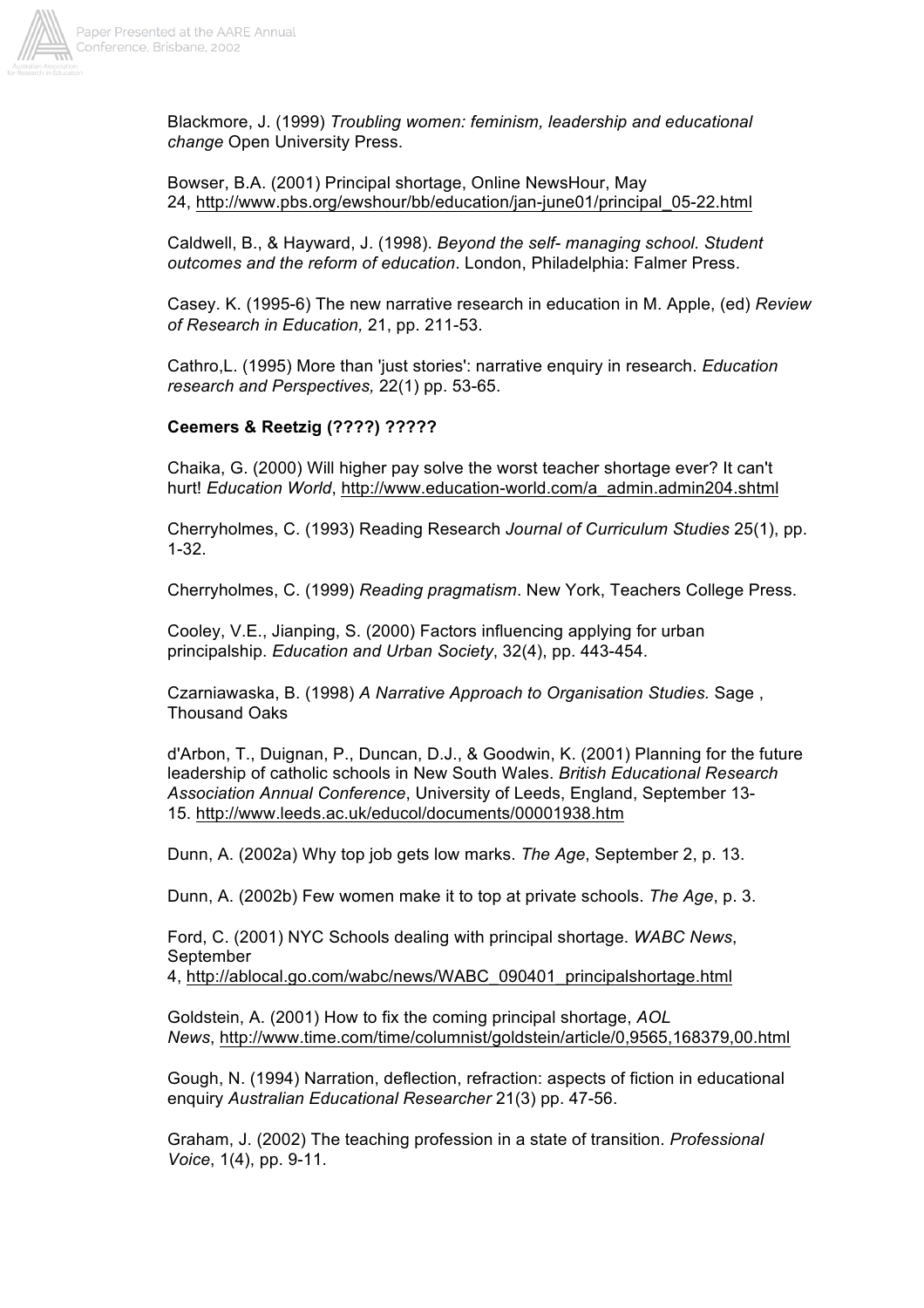

Harwood, V. (2001) Focualt, narrative and the subjugated subject; doing research with a grid of sensibility *Australian Educational Researche,* 28(3) pp. 141-67

Hopkins, G. (1998) Help wanted: Qualified principals, *Education World*, http://www.education-world.com/a\_admin/admin067.shtml

Hopkins, G. (1999) From the principal files: The principal shortage-why doesn't anybody want the job? *Education World*, http://www.educationworld.com.a\_admin/admin197.shtml

Johnson, P. (2002) Principal shortage emerges. *Great Falls Tribune Online*, http://www.greatfallstribune.com/news/stories/20020331/localnews/38502.ht ml

Jones, B.A (2001) The superintendent and principal shortage: Points for policy. *Policy Today*, October 2001.

Kimball, K., & Sirotnik, K.A. (2000) The urban school principalship, *Education and Urban Society*, 32(4), pp. 535-543.

Macmillan, K. (2002) Narratives of Social Disruption: education news in the British tabloid press. *Discourse*, 23(1) pp. 27-38.

Marshall, C. & Rossman, G.B. (1999) *Designing qualitative research*. Thousand Oaks, Calif, Sage Publications.

McLay, M. & Brown, M. (1999) Perceptions of preparation and training for headship in independent secondary schools in England: eight case studies of female headteachers. *MBMAS Conference*, Manchester, September, 1999. http://www.leeds.ac.uk/educol/documents/00001217.htm

Moreton-Robinson, A. (2001) Talkin' Up to the White Woman. UQP.

NAESP/NASSP (1998) Is there a shortage of qualified candidates for openings in the principalship? An exploratory study. *NAESP Principal online*, http://www.naesp.org/misc/shortage.htm

#### **Popkewitz (1999) ????????????**

**Power, ?????**

Prosser, J. (1998) *Image Base Research: a sourcebook for qualitative researchers.* Falmer Press, London.

Prujt, H. (2000) Performance and quality of working life *Journal of Organisational Change* 13(4) pp. 389-400.

Radar, P. (2001) Principals where art thou? *The Link*, 18(1), http://www.education.umn.edu/alum/link/2001fall/principals.html

Rhodes, C. (2000) Reading and writing organisation lives. *Organisation,* 7(1) pp. 7- 29.